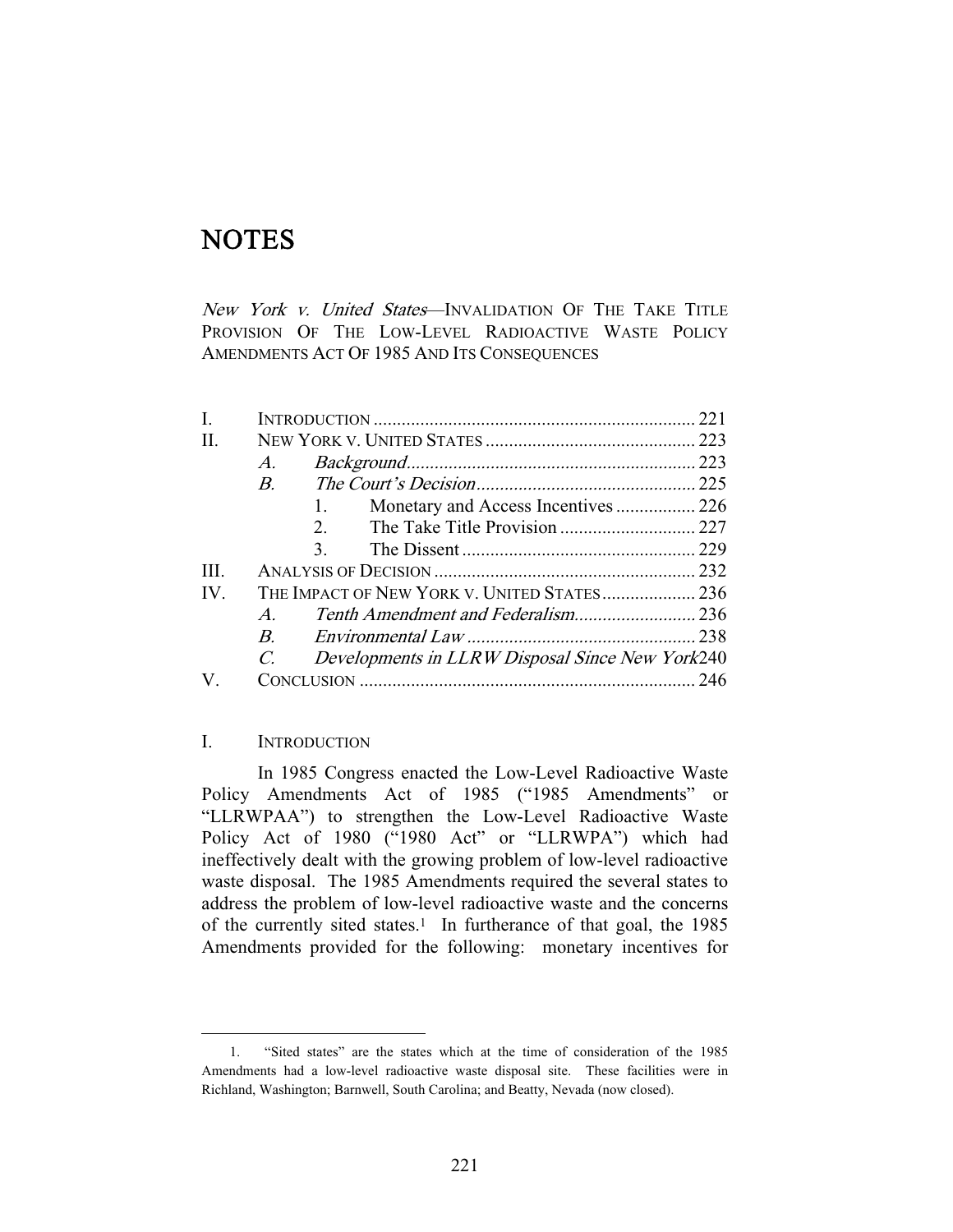finding a site either in the state or as part of a compact<sup>2</sup> with other states within a prescribed deadline, the right of states to form compacts and impose surcharges and eventually exclude waste not generated in the compact-region, and the requirement that states who did not comply with the 1996 deadline of the Act take title, possession, and liability of the waste if requested to do so.

 The District Court dismissed the complaint filed by New York State against the United States<sup>3</sup> and the U.S. Court of Appeals for the Second Circuit affirmed.<sup>4</sup> On appeal, the United States Supreme Court held that under the Commerce Clause and the Spending Clause of the Constitution, Congress could constitutionally enact the monetary incentives for compliance and allow states with Low-Level Radioactive Waste (LLRW or "waste") disposal sites to exclude noncompact waste. The Court held invalid the take title provision, however, stating that Congress could not compel the states to take possession of the waste nor require them to implement congressional legislation. New York v. United States, 112 S.Ct. 2408 (1992).

 A year and a half after the Supreme Court's decision, the United States is experiencing the same crisis that preceded the enactment of the 1980 Act and the 1985 Amendments: the United States lacks sufficient low-level radioactive waste disposal facilities and the deadlines for developing new sites have passed.<sup>5</sup> Further, since January 1, 1993 compacts are allowed to exclude waste from non-compact states.6 While the States and compacts are under political pressure to try to find acceptable sites, generators are experiencing much more real pressures of costs and liability which

<sup>2.</sup> Compacts are contracts or agreements between states. Petty v. Tennessee-Missouri Bridge Comm'n, 359 U.S. 275, 285 (1959) (Frankfurter, J., dissenting); see also U.S. CONST. art. I, § 10, cl. 3.

<sup>3.</sup> New York v. United States, 757 F. Supp. 10 (N.D.N.Y. 1990).

<sup>4.</sup> New York v. United States, 942 F.2d 114 (2d Cir. 1991).

<sup>5.</sup> See Dan M. Berkovitz, Waste Wars: Did Congress "Nuke" State Sovereignty in the Low-Level Radioactive Waste Policy Amendments Act of 1985?, 11 HARV. ENVTL. L. REV. 437, 445-47 (1987); see infra note 10 and accompanying text (noting the three concerns preceding the 1985 Amendments).

<sup>6. 42</sup> U.S.C. § 2021e(e) (1988). The Northwest and Rocky Mountain Compacts have been excluding waste since January 1, 1993. Richard R. Zuercher, U.S. Ecology Challenges State Order Limiting LLW Charges at Richland, 34 NUCLEONICS WEEK 6 (June 17, 1993).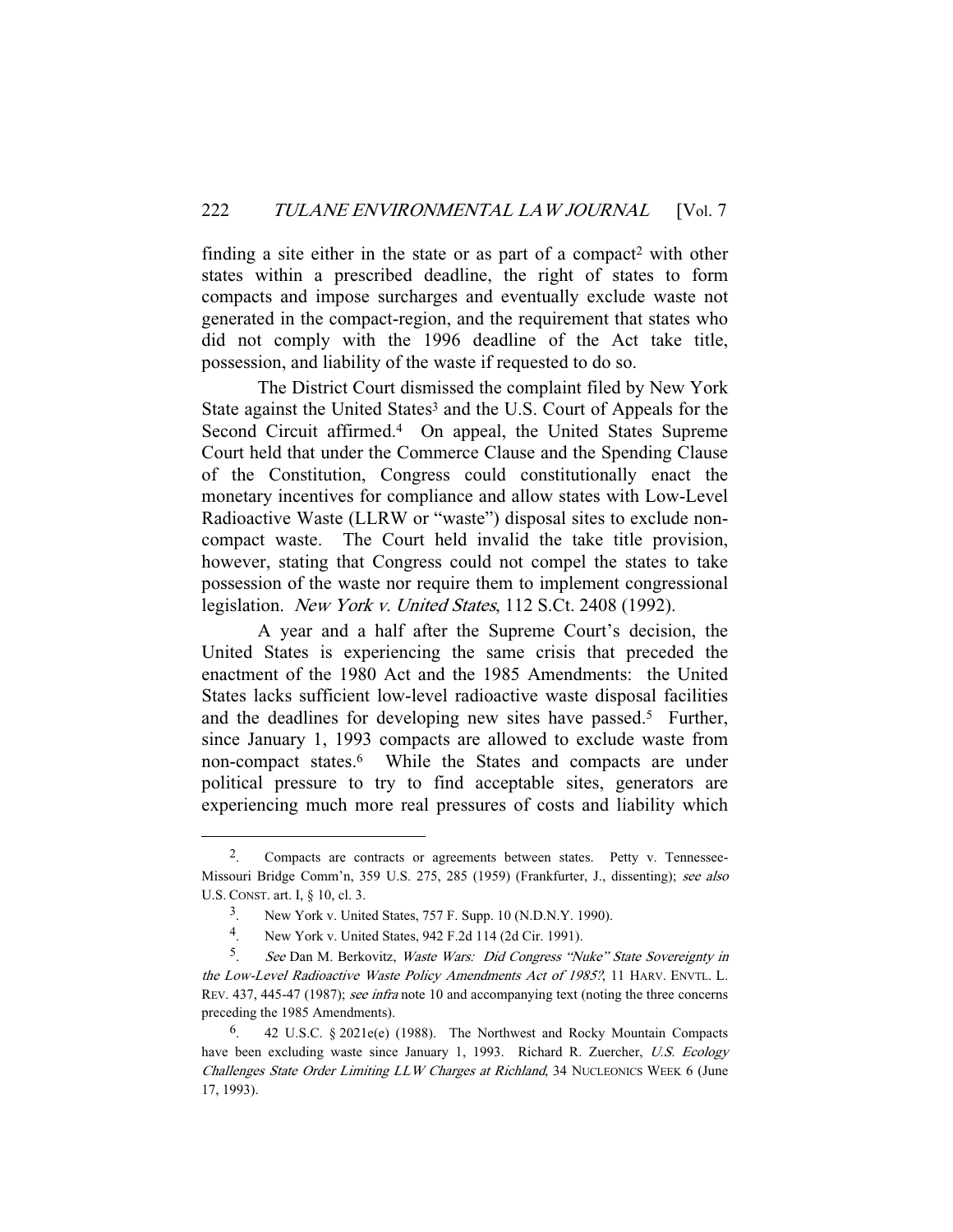have left them with three options for waste disposal: pay \$170 per cubic foot to dispose waste at the facility in South Carolina, store the waste on-site or stop production.

This commentary on *New York v. United States* describes the background of the 1985 Amendments, briefly addresses the constitutional issues raised in the decision, and summarizes the Court's decision and the dissent. The analysis discusses the case within the context of other Supreme Court decisions, examines the decision's potential impact on environmental laws, and describes the current status of low-level radioactive waste disposal in the United States.

#### II. NEW YORK V. UNITED STATES

#### A. Background

-

 In 1979 the federal and state governments found themselves confronted with a national crisis: two of the three disposal sites for the nation's low-level radioactive waste were temporarily closed.7 Congress, upon the recommendation of the National Governor's Association (NGA), enacted the 1980 Act which allowed states to develop their own waste programs and form compacts, and set January 1, 1986 as the deadline after which the currently sited states (Washington, South Carolina, and Nevada) could restrict or deny access to their facilities.8 The 1980 Act did not include any penalties for states who failed to address the LLRW issue. As the statutory deadline of January 1, 1986 approached, thirty-one states still had neither developed their own site nor obtained access to another state's site through a compact.<sup>9</sup> In light of the 1980 Act's failure, the NGA prepared new recommendations to address the following concerns: (1) insufficient pressure existed for additional siting under the current deadlines, (2) upholding the current deadline would create a disposal crisis in unsited and/or non-compact states, and (3) pressure of current

<sup>7.</sup> New York v. United States, 112 S. Ct. 2408, 2414-15 (1992). See also Berkovitz, supra note 5, at 441.

<sup>8.</sup> New York, 112 S. Ct. at 2414-15; see also Low-Level Radioactive Waste Policy Act of 1980, Pub. L. No. 96-573, 94 Stat. 3347; Berkovitz, supra note 5, at 445.

<sup>9.</sup> New York, 112 S. Ct. at 2415; Berkovitz, supra note 5, at 447. Reasons cited for not meeting the deadline included technical and political problems. See id. at 445 n.40.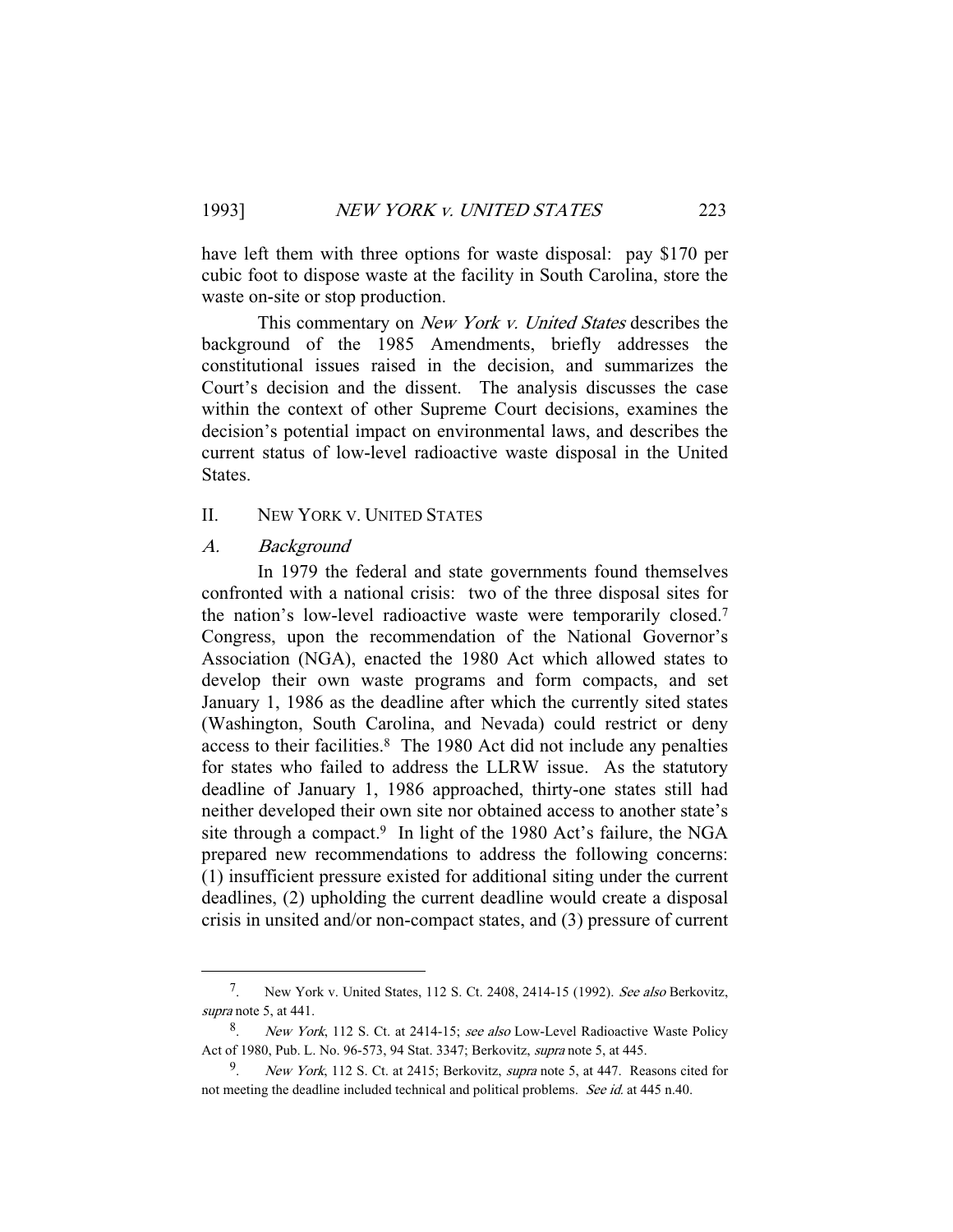deadlines would lead to inadequate siting.10 Congress acted on the NGA recommendations and passed the 1985 Amendments,<sup>11</sup> strengthening the 1980 Act by providing time-lines, incentives, and non-compliance penalties for compact creation and for siting, and by extending the regional exclusion deadline to the end of 1992.12 The major provisions of the 1985 Amendments are as follows:

 1. Monetary incentives: if non-sited states did not meet various deadlines relating to siting or joining a compact, the sited states may impose a surcharge on the waste coming from those states.13 Twenty-five percent of these surcharges would be deposited in a Department of Energy escrow account and would be paid back to the states in accordance with their subsequent compliance.14

 2. Access incentives: after 1992, any compact region can deny access to waste from outside the region.15

 3. Take title provision: waste generated after January 1, 1993 in states or compact regions lacking a disposal site became, upon the request of the owner or generator of the waste, the property and liability of the state in which it was produced.16

 Under this law, the State of New York negotiated to join a compact, while also exploring the "go-it-alone" option of siting within the state.<sup>17</sup> New York eventually adopted the latter option.<sup>18</sup> Paralyzed by public opposition to the sites and the approaching deadline, the State and the two counties where the potential sites were to be located sued the United States, claiming that the legislation was unconstitutional.19

<sup>10.</sup> Berkovitz, supra note 5, at 446.

<sup>11.</sup> New York, 112 S. Ct. at 2415; 42 U.S.C. § 2021b-2021j, as amended (1988).

<sup>12. 112</sup> S. Ct. at 2415-16; see also 42 U.S.C. § 2021e.

<sup>13. 42</sup> U.S.C. § 2021e(d) (1988).

<sup>14. 112</sup> S. Ct. at 2416; 42 U.S.C. § 2021e(d)(2) (1988).

<sup>15. 42</sup> U.S.C. § 2021e(e)(D) (1988).

<sup>&</sup>lt;sup>16</sup>. *Id.* § 2021e(d)(2)(C) (1988); New York, 112 S. Ct. at 2416; see also Berkovitz, supra note 5, at 457 (The Senate added the take title provision to force action by the states).

<sup>17.</sup> New York, 112 S. Ct. at 2439.

<sup>18.</sup> Id. at 2439-40.

<sup>&</sup>lt;sup>19</sup>. Leonard S. Greenberger & Kristen Smyth, *Inside Washington: Supreme Court* Weakens Low-Level Waste Law, 130 No. 3 Public Utilities Fortnightly 26 (1992).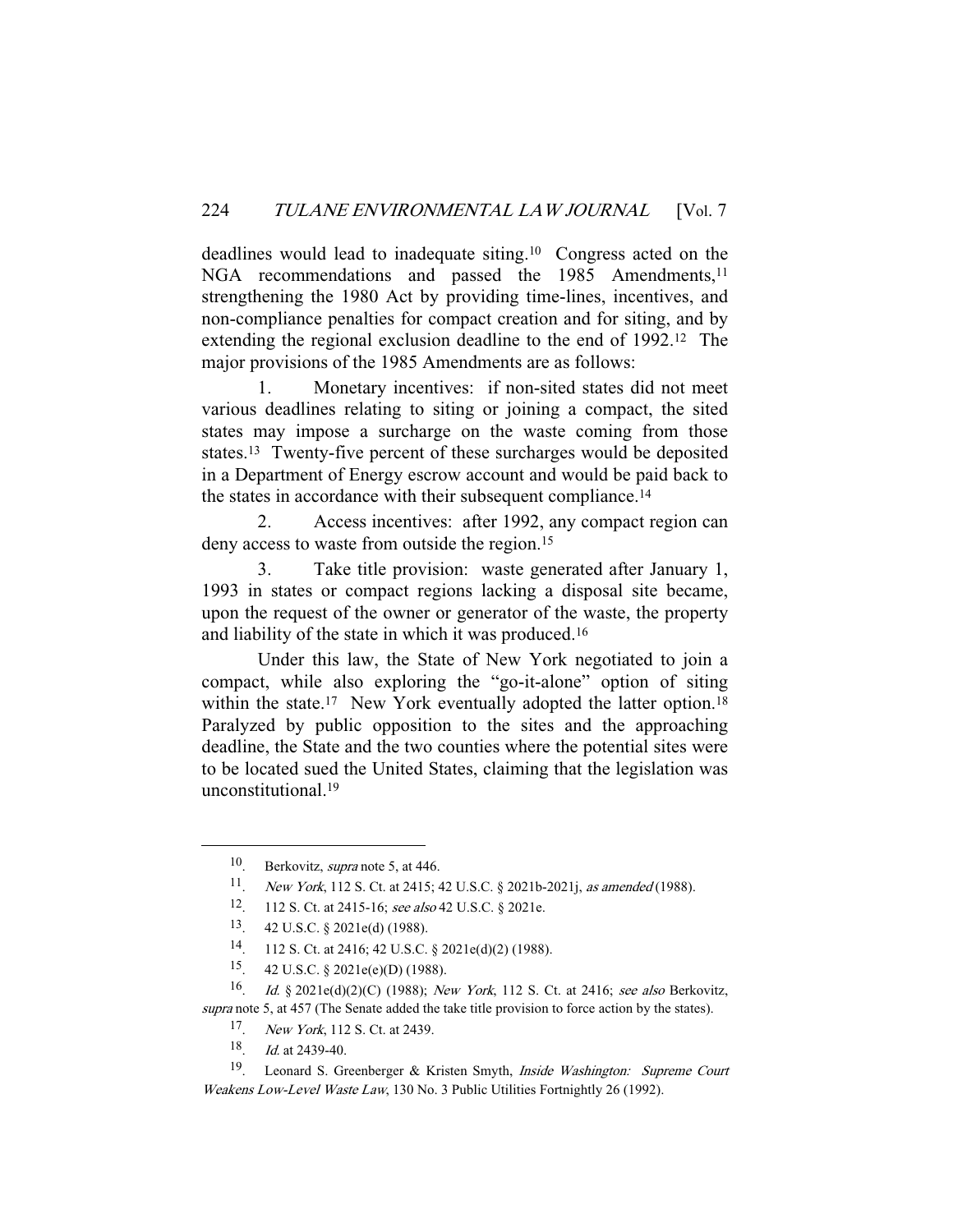The constitutional provisions relevant to the noted case are Congress' powers under the Spending Clause,20 the Commerce Clause,<sup>21</sup> the Compact Clause,<sup>22</sup> and the Supremacy Clause.<sup>23</sup>

 The Spending Clause allows Congress to condition federal funds on "compliance by the recipient with federal statutory and administrative directives."24 The Court's development of this clause has allowed the federal government to attain objectives not otherwise covered under its Article I powers.25 Under the Commerce Clause, Congress may regulate any activity if it finds a rational basis connection between the activity and interstate commerce.<sup>26</sup> today's national and interconnected economy, virtually every activity affects interstate commerce, and therefore Congress is able to "supplant the States from the significant sphere of activities envisioned for them by the Framers."27 The Compact Clause requires that when states create a union that may enhance their powers, these states must obtain congressional approval of their compact.28 Finally, under the Supremacy Clause, Congress may, "[a]s long as it is acting within the powers granted it under the Constitution, ... impose its will on the States [and] . . . legislate in areas traditionally regulated by the States."29

## B. The Court's Decision

 The Court's decision turned on determining the line between state and federal powers.<sup>30</sup> The Court made this determination by

-

<sup>27</sup>. *Garcia*, 469 U.S. at 584 (O'Connor, J., dissenting).

28. Berkovitz, supra note 5, at 477-78. See also Joseph R. Prochaska, Low-Level Radioactive Waste Disposal Compacts, 5 VA. J. NAT. RES. L. 383 (1986).

29. Gregory v. Ashcroft, 111 S. Ct. 2395, 2400 (1991).

30. New York, 112 S. Ct. at 2417.

<sup>20.</sup> U.S. CONST. art. I, § 8, cl. 1.

 $21$ . *Id.* at cl. 3.

<sup>22.</sup> *Id.* § 10, cl. 3.

<sup>23.</sup> U.S. CONST. art. VI, cl. 2.

<sup>24.</sup> South Dakota v. Dole, 483 U.S. 203, 206 (1987) (quoting Fullilove v. Klutznick, 448 U.S. 448, 474 (1980) (opinion of Burger, C.J.)).

 $25$ . *Id.* at 207.

<sup>26.</sup> Garcia v. San Antonio Metro. Transit Auth., 469 U.S. 528, 584 (1985) (O'Connor, J., dissenting); see, e.g., Wickard v. Filburn, 317 U.S. 111 (1942); New York, 112 S. Ct. 2408, 2419 (1992).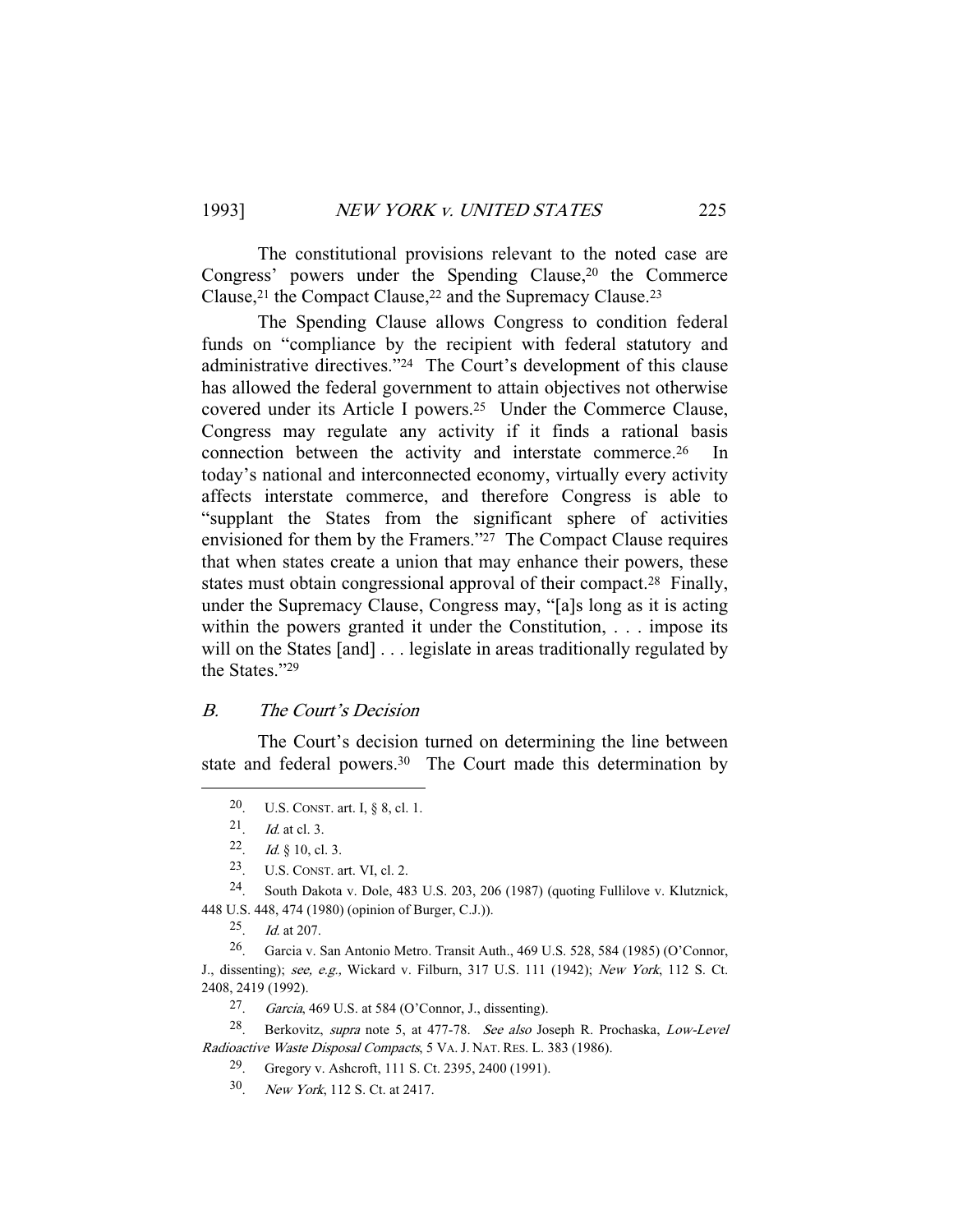asking whether the Act was constitutional under Congress' Article I powers, or, alternatively, whether the Act infringed on the powers reserved to the States under the Tenth Amendment.31

 The Court found that Congress could regulate the interstate market of waste disposal.<sup>32</sup> The incentives enacted in the 1985 Amendments were constitutional as long as the legislative process of the states was not commandeered.33 Clearly, Congress could direct or motivate the states to act in a particular way.<sup>34</sup> For example, Congress could condition the receipt of federal funds on enacting a certain law.35 Alternatively, Congress could offer the state the choice between creating an acceptable state program or "having state law pre-empted by federal regulation."36 The Court noted that when applying either of these two methods, accountability increases if state regulations are encouraged because state officials are more responsive and more directly accountable to local concerns than federal officials.37

### 1. The Monetary and Access Incentives

The Court found that the monetary incentives<sup>38</sup> were a constitutional exercise of Congress' power to regulate commerce.

 $31$ . *Id.* 

<sup>32.</sup> Id. at 2419-20 (citing Philadelphia v. New Jersey, 437 U.S. 617, 621-23 (1978)); see also Hodel v. Virginia Surface Mining & Reclamation Ass'n, Inc., 452 U.S. 264, 282 (1981) (". . . we agree with the lower federal courts that have uniformly found the power conferred by the Commerce Clause broad enough to permit congressional regulation of activities causing air or water pollution, or other environmental hazards that may have effects in more than one State." (citing, e.g., United States v. Byrd, 609 F.2d 1204, 1209-10 (7th Cir. 1979).

<sup>33.</sup> New York, 112 S. Ct. at 2420 (citing Hodel, 452 U.S. at 288).

<sup>34.</sup> Id. (citing Hodel, 452 U.S. at 288; FERC v. Mississippi, 456 U.S. 742, 761-62 (1982)).

 $35.$  Id. at 2423; see, e.g., South Dakota v. Dole, 483 U.S. 203 (1987) (federal highway funds conditioned on 21-year-old drinking age).

 $36$ . *Id.* at 2424 (citing *Hodel*, 452 U.S. at 208); see *Hodel*, 452 U.S. at 272 (Surface mining act allowed states to develop their own program to deal with surface mining; if the state did not do so, "the Secretary [of the Interior] must develop and implement a federal . . . program" for the state.).

<sup>37.</sup> Id. at 2424.

<sup>38.</sup> See supra notes 13-14 and accompanying text. See also 42 U.S.C. § 2021e(d)(1) (1988).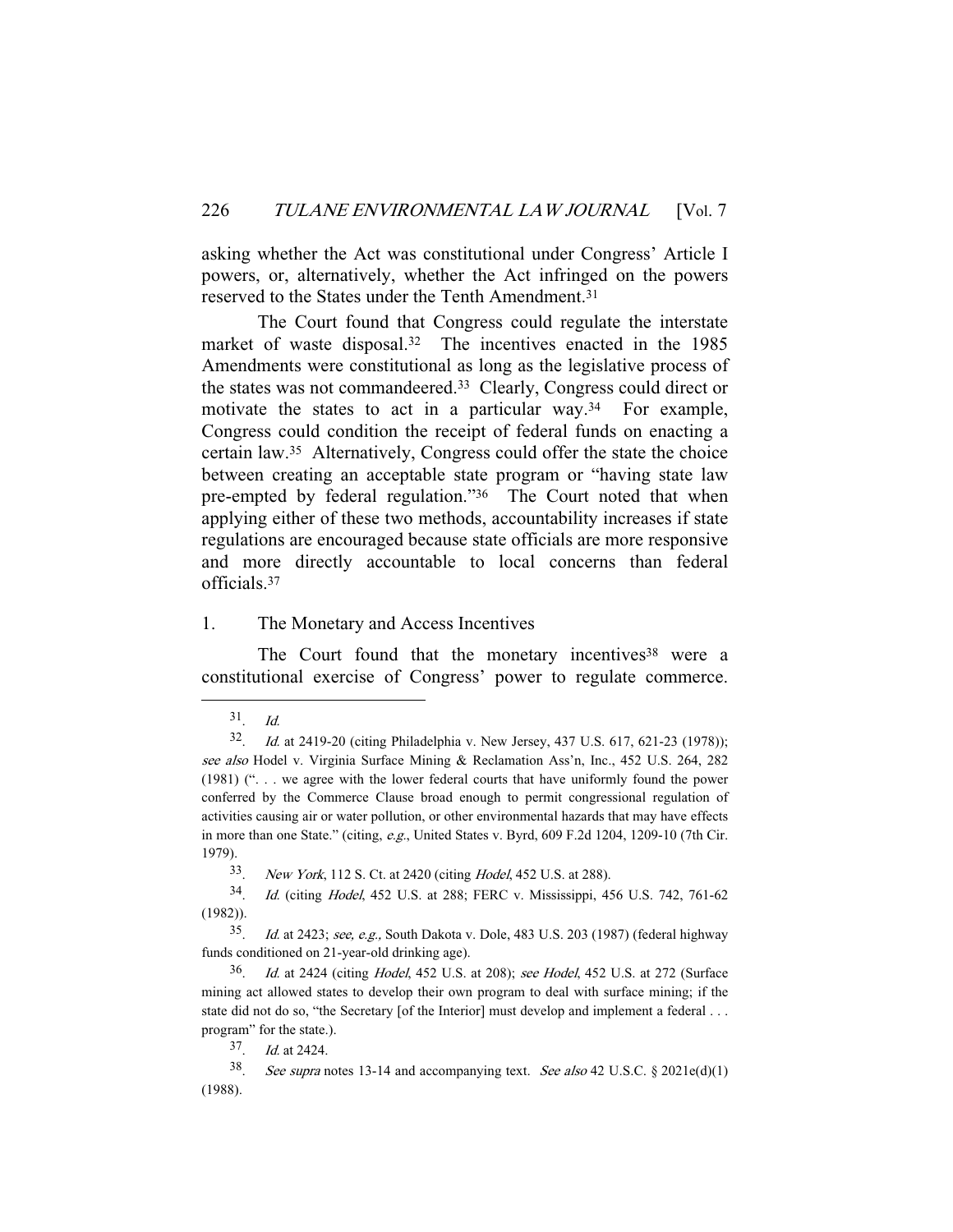The Court reasoned that, first, the states can burden interstate commerce with congressional approval;<sup>39</sup> second, the surcharge was "no more than a federal tax on interstate commerce;"40 and third, the surcharge was a conditional exercise of the spending power. $41$ 

The access incentives  $42$  also represented a constitutionally permissible conditional exercise of the commerce power.43 Unsited non-compact states had to choose between promulgating state regulations providing for local or regional waste disposal selfsufficiency, and subjecting their residents to denial of access to necessary disposal facilities.44 The Court stressed that under this incentive structure the states were free to regulate depending on the needs and desires of their residents. The burden of inaction—no waste disposal facility—would be borne by the generators.<sup>45</sup>

## 2. The Take Title Provision

 The take title provision provided the State with a choice between regulation of waste pursuant to Congress' direction, or taking title, possession and liability for waste generated within the state.46 The Court found that just as Congress cannot command a state to assume liability for the actions of its citizens, Congress cannot command a state to assume possession of the waste which its waste generators create.47 If, however, the states refused to take title of the waste, Congress would require the state to "implement legislation

-

45. 112 S. Ct. at 2427.

46. Id. at 2427-28. The states are also responsible for some federal low-level radioactive waste generated within their borders with the exception of defense programs. Berkovitz, supra note 5, at 449.

47. 112 S. Ct. at 2428. The Court cites no direct precedent or authority for the propositions in this part of its opinion.

<sup>39. 112</sup> S. Ct. at 2426.

<sup>40.</sup> Id.

<sup>&</sup>lt;sup>41</sup>. Id. Petitioners did not claim that Congress violated the Spending Clause; however, the Court found that the four relevant conditions were satisfied. Id.

<sup>42.</sup> See supra note 15 and accompanying text. See also 42 U.S.C.  $\S 2021e(d)(2)$ (1988).

<sup>43. 112</sup> S. Ct. at 2427.

<sup>44.</sup> Id.; cf. Hodel, 452 U.S. at 288 ("If a state does not wish to submit a proposed permanent program that complies with the Act and implementing regulations, the full regulatory burden will be borne by the Federal Government.").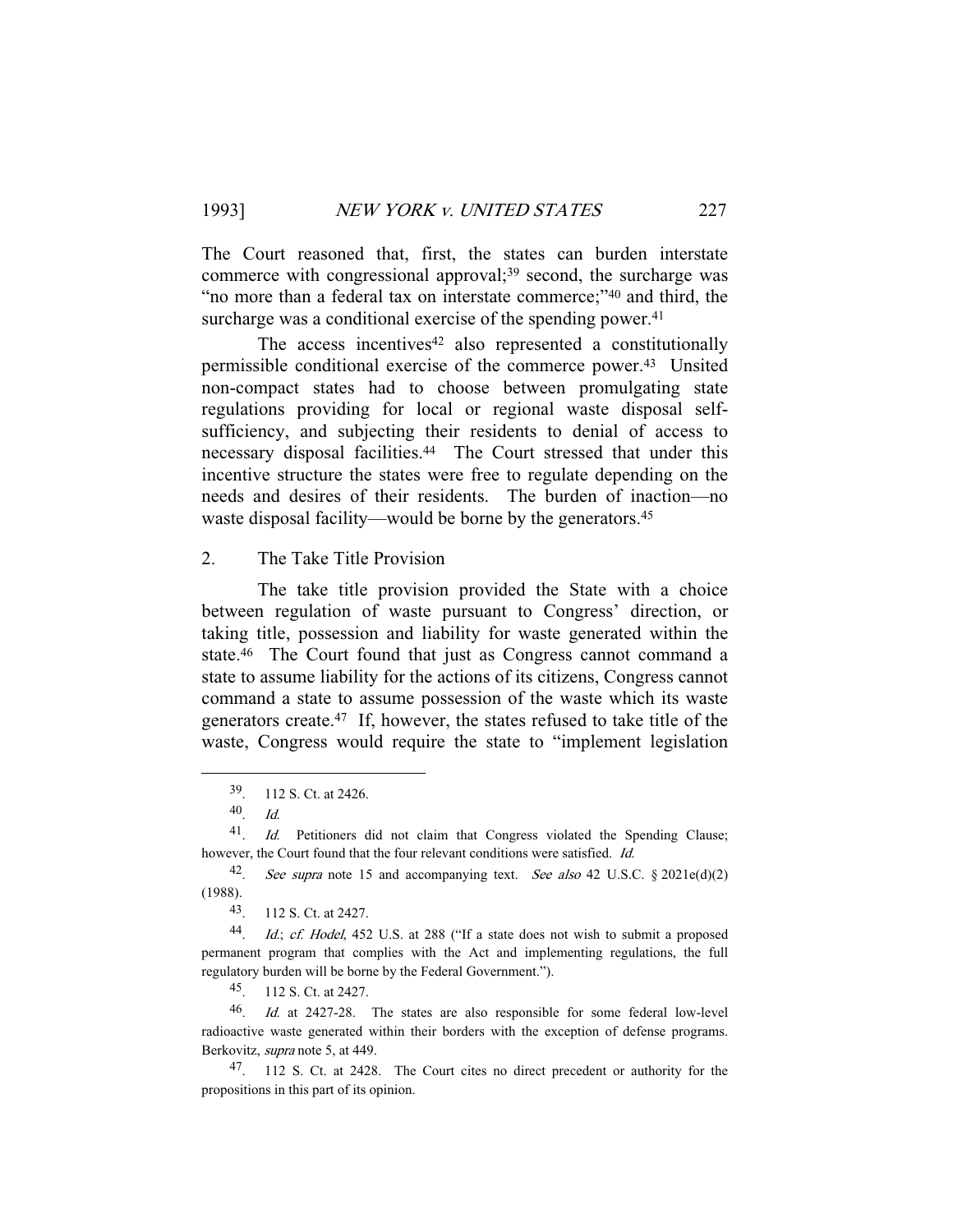enacted by Congress."48 In either case, the state "may not decline to administer the federal program."49 The Court found that both choices were independently unconstitutional.<sup>50</sup> The state is left powerless—it "*must* follow the direction of Congress."<sup>51</sup> Consequently, the entire provision is unconstitutional.

 Conceding that generally the federal government does not have the authority to coerce state governments, the United States nevertheless put forth three arguments for finding that the Act fell within a limited domain in which Congress could "coerce" the states to act pursuant to federal direction.52 The Court rejected all three arguments. The Court first rejected the argument that the federal interest in this case was sufficiently important to overcome the general rule.53 Although "the Court has . . . stated [that] it will evaluate the strength of federal interests," this case is distinguished from cases where Congress required implementation of federal regulation because here, Congress required the implementation of state regulations.<sup>54</sup> The Court next rejected the United States' argument that the Constitution allowed federal directives to state governments and to enforce directives against state officials.55 The Court stated that the laws in the cases cited by the United States were federal laws applicable to individuals which are enforceable in state courts under the Supremacy Clause and not laws under which Congress mandated state regulations.<sup>56</sup> Finally, the Court rejected the

-

53. 112 S. Ct. at 2429. The Court leaves unanswered the question when the federal interest is sufficiently important.

54. Id. at 2429 (first emphasis in original) (citing, e.g., EEOC v. Wyoming, 460 U.S. 226, 242 n. 17 (1983) and South Carolina v. Baker, 485 U.S. 505, 512-13 (1988)).

55. Id. at 2430.

56. See id. at 2430.

<sup>48.</sup> Id. at 2428-29.

<sup>49.</sup> Id. at 2429.

<sup>50.</sup> Id.

<sup>51.</sup> Id. (emphasis added).

<sup>52.</sup> Id.; see WF v. Mississippi, 456 U.S. 742, 762 ("[T]he Court has upheld federal statutory structures that in effect directed state decisionmakers to take or to refrain from taking certain actions." But the Court doubted "whether a state agency 'may be ordered actually to promulgate regulations having effect as a matter of state law." Id. at 763 n. 26 (quoting Washington v. Washington State Commercial Fishing Vessel Ass'n, 443 U.S. 658, 695 (1979))).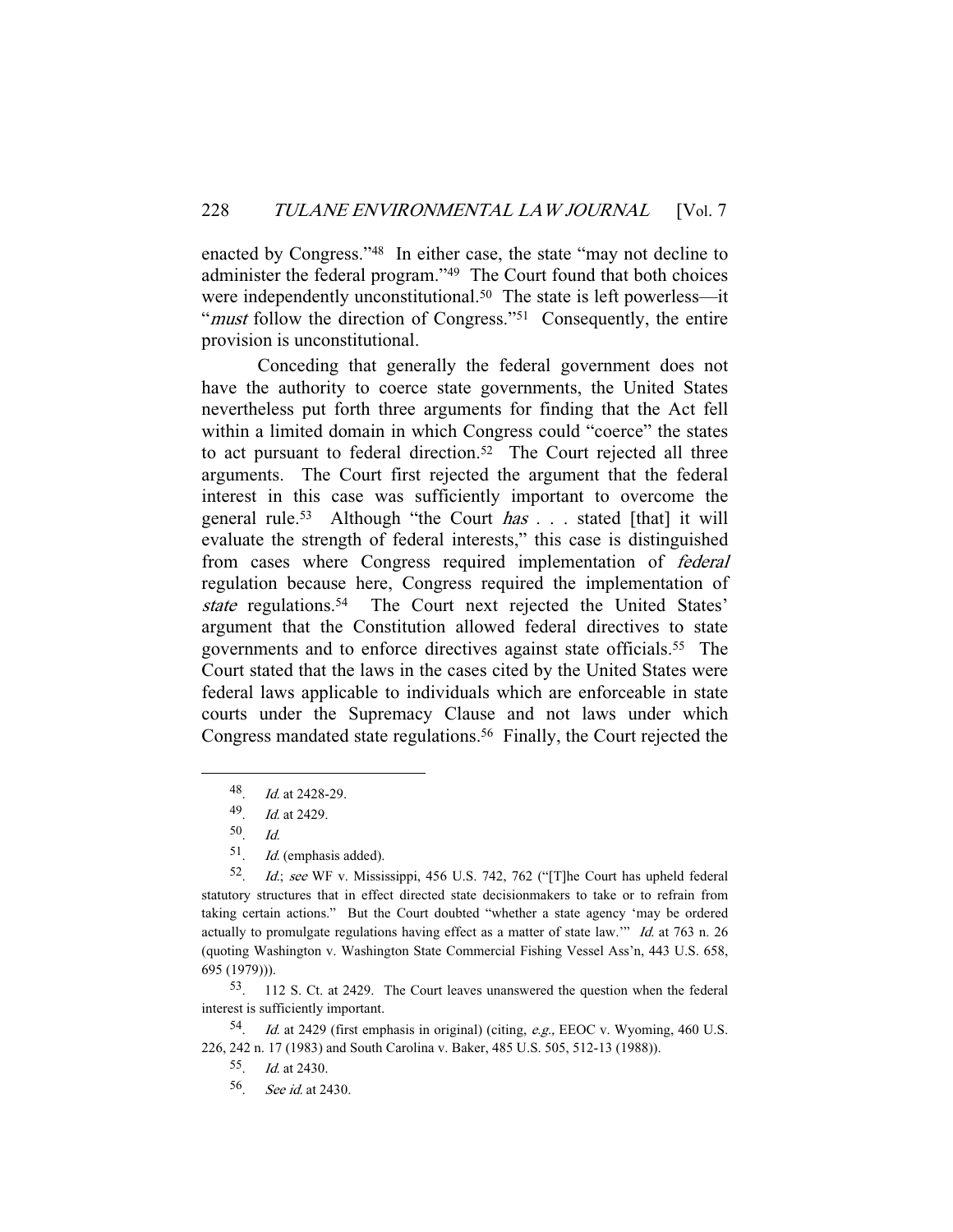United States' argument that since the Court may resolve interstate disputes, Congress, as an equal branch of the federal government, could also act as an arbiter between states.57 Based on a discussion of the Framers' intent, the Court concluded that the statute only empowered Congress to regulate the trade directly and not to issue trade-related orders to state governments.58

 Additionally, the Court, in an analogy to the separation of powers principle, held that states cannot enlarge Congress' power by simply consenting to such enlargement.<sup>59</sup> The three branches of government cannot voluntarily disengage their power, and similarly, states cannot expand Congress' authority by consent.<sup>60</sup> The Court thereby found the take title provision invalid and upheld the rest of the Act 61

3. The Dissent

 Three Justices dissented and criticized the majority for "mischaracteriz[ing] the essential inquiry, misanalyz[ing that] inquiry . . ., and undervalu[ing] the effect the seriousness of this public policy problem should have on the constitutionality of the take title provision."62

 First, according to the dissenters, this Act was a compromise between states, to which Congress consented as required by the Constitution.63 Congress could have preempted the regulation of waste disposal; instead, it "unanimously assented to the States'

-

61. Even though the Act contained no severability clause, the Court found the take title provision severable because the Act would remain fully operative and could attain its goals. Id. at 2434 (citing Alaska Airlines, Inc. v. Brock, 480 U.S. 678, 684 (1987)). But compare 112 S. Ct. at 2447 n.3 (White, J., dissenting) ("[T]he compacts incorporated the provisions of the Act, including the take title provision. These compacts . . . survive the 'invalidation' of  $\S 2021(e)(d)(2)(C)$ .... Congress did not 'direc[t]' the States to enter into these compacts . . .") with Berkovitz, *supra* note 5, at 481 n.183 ("[I]f any provision is held invalid, the entire Act will be invalid.").

62. 112 S. Ct. at 2435.

<sup>57.</sup> Id. at 2430.

<sup>58.</sup> Id. at 2431.

<sup>59.</sup> Id. at 2431-32.

<sup>60.</sup> Id. (citing Buckley v. Valeo, 424 U.S. 1, 118-37 (1976); INS v. Chadha, 462 U.S. 919, 944-59 (1983)).

<sup>63.</sup> Id. at 2438; see also Berkovitz, supra note 5, at 457-58.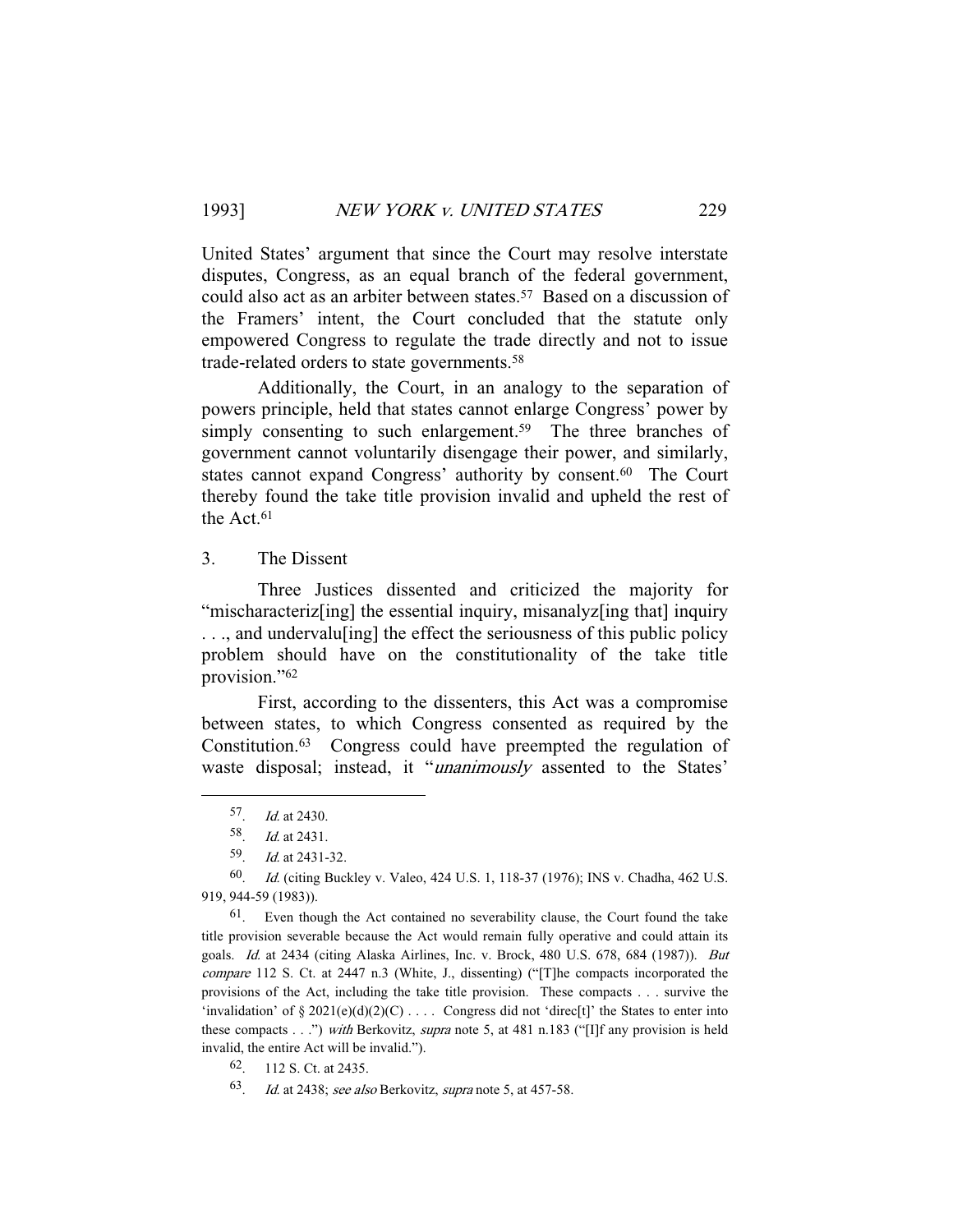request for congressional ratification of agreements to which they had acceded."64 Furthermore, reasoning that compacts are similar to contracts, and that by its actions New York had "assumed a contractual obligation with equals by permission of another government that is sovereign in the field," the actions of the State pursuant to the agreement made it party to the agreement and prevented it from repudiating the Act.65

 Second, the dissent emphasized that a state can waive a fundamental right of sovereignty.<sup>66</sup> In *Petty v. Tennessee-Missouri* Bridge Comm'n, the Court upheld a state's waiver of the fundamental right to be sued.67 Thus, under the "take title" provision, the State simply waived a fundamental aspect of its sovereignty when joining a compact.68

 Third, the dissent asserted that the Court's citation to and reliance on *Hodel* and *FERC* is not authoritative noting that the language in *Hodel*, on which the majority relies, was dicta and that the passage from  $FERC$  was taken out of context.<sup>69</sup> In previous cases, the Court had never directly addressed the issue of whether Congress

<sup>64. 112</sup> S. Ct. at 2438 (emphasis in original). Note, however, that the take title provision was not part of the original act and was not proposed by the states; it was added by the Senate committee shortly before the bill was passed. The Supreme Court, 1991 Term— Leading Cases, 106 HARV. L. REV. 163, 177 n.37 (1992) [hereinafter Leading Cases] (citing Brief for the United States at 14 & n.27, New York v. United States, 112 S. Ct. 2408 (1992) (Nos. 91-543, 91-558 and 91-563)).

<sup>65. 112</sup> S. Ct. at 2440 (quoting West Virginia ex rel Dyer v. Sims, 341 U.S. 22, 35-36 (1951) (Jackson, J., concurring)); see also id. at 2439 (The state of New York negotiated with other states and acted pursuant to the statute taking full advantage of it.)

 $66.$  *Id.* at 2441 (White, J., dissenting).

<sup>67.</sup> Petty v. Tennessee-Missouri Bridge Comm'n, 359 U.S. 275, 281-82 (1959) (Congress approves the compacts and the Court has the final say on the meaning); see 359 U.S. at 278 & 282 n.7.

 $68.$  112 S. Ct. at 2441 (White, J., dissenting); but see id. at 2447 n.3 (Stevens, J., dissenting) (stating that the states that have ratified the compacts are still bound by the take title provision, even if the Act is invalid).

However, the take title provision in the 1985 Amendments was held invalid in New York. Since the Court has the final say on compacts in general, see supra note 67, the take title provision in the low-level radioactive waste disposal compacts are therefore presumptively invalid.

<sup>69.</sup> Id. at 2442 (White, J., dissenting); see also id. at 2420 (Stevens, J., dissenting).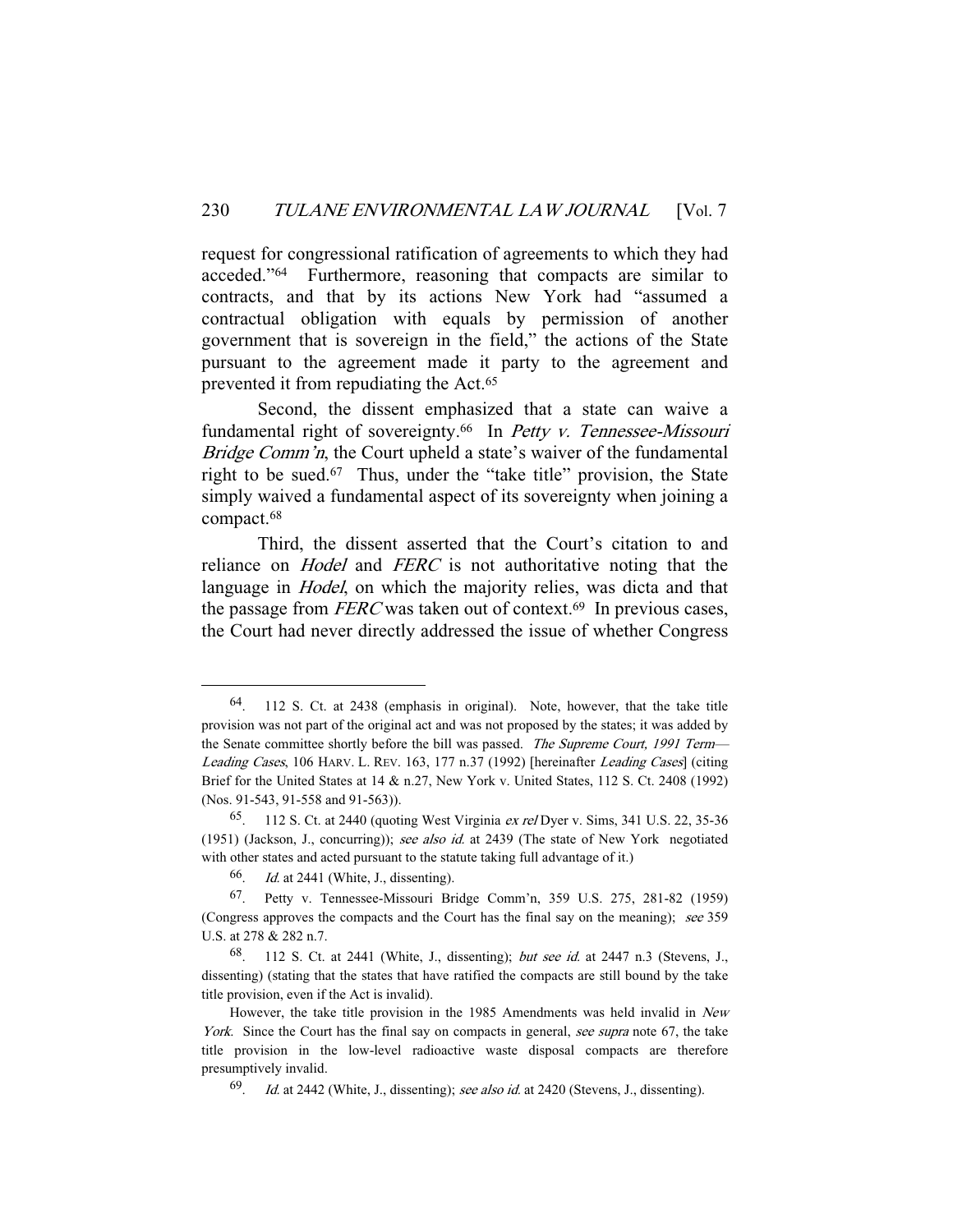can commandeer the states.70 Indeed, the Court has upheld federal statutes where Congress has "directed States to undertake certain actions."71 Consequently, "the more appropriate analysis should flow from *Garcia*."<sup>72</sup> The dissent notes that the emphasis in *Garcia* was on the political process to protect the "States as States" when Congress exercises its Commerce Clause powers.73

 Finally, Justice White described several avenues through which Congress can constitutionally circumvent the ruling of New York. For example, Congress could use the spending power to withhold money from States unwilling to take title, Congress could regulate the producers of waste directly under the Commerce Clause, Congress could preempt low-level radioactive waste disposal, or

71. 112 S. Ct. at 2442 (citing Fry v. United States, 421 U.S. 542 (1975), Hodel v. Virginia Surface Mining & Reclamation Ass'n, Inc., 452 U.S. 264 (1981), FERC v. Mississippi, 456 U.S. 742 (1982)); see also id. at 2446-47 (Stevens, J., dissenting) (Justice Stevens writes that under the Articles of Confederation the Federal Government issued commands to the States. This power was not lost; the Constitution actually gave more power to the federal government. Furthermore, there are several areas where the Federal Government directs state governments including air, water and waste.).

 $72$ . *Id.* at 2443. In *Garcia*, the Court upheld the application of the Fair Labor Standards Act (FLSA) to the San Antonio public transit system under the Congress' commerce power. Garcia, 469 U.S. at 555-56. The Court rejected the traditional government functions test for preventing commerce power application to state employees and thereby overruled National League of Cities v. Usery. Id. at 546-47.

73. 112 S. Ct. at 2443-44 (White, J., dissenting) (citing Garcia, 469 U.S. at 554) ("[Justice O'Connor state[d]] that this Court in Garcia has left primarily to the political process the protection of the states against intrusive exercises of Congress' Commerce Clause powers." [Gregory v. Ashcroft, 111 S. Ct. 2395, 2413 (1991)]. (emphasis added).); see also Garcia, 469 U.S. at 551-53; Berkovitz, supra note 5, at 488-89 ("[N]o representative, governor or senator opposed the final bill.").

<sup>70.</sup> Id. at 2442. The dissent implies that *New York v. United States* stands for the holding that Congress cannot direct the States to enact a certain law. But see Garcia, 469 U.S. at 580 (Rehnquist, J., dissenting) ("[Justice Blackmun in National League of Cities] spoke of a balancing approach which did not outlaw federal power in areas 'where the federal interest is demonstrably greater.""); see also 112 S. Ct. at 2429 ("the Court has . . . stated that it will evaluate the strength of federal interests in light of the degree to which such laws would prevent the State from functioning as a sovereign . . ."); *Garcia*, 469 U.S. at 547 (majority opinion) ("[T]he Commerce Clause by its specific language does not provide any special limitation on Congress' actions with respect to the States.") and id. at 550 ("With rare exceptions, like the guarantee, in Article IV, § 3, of state territorial integrity, the Constitution does not carve out express elements of state sovereignty that Congress may not employ its delegated powers to displace.").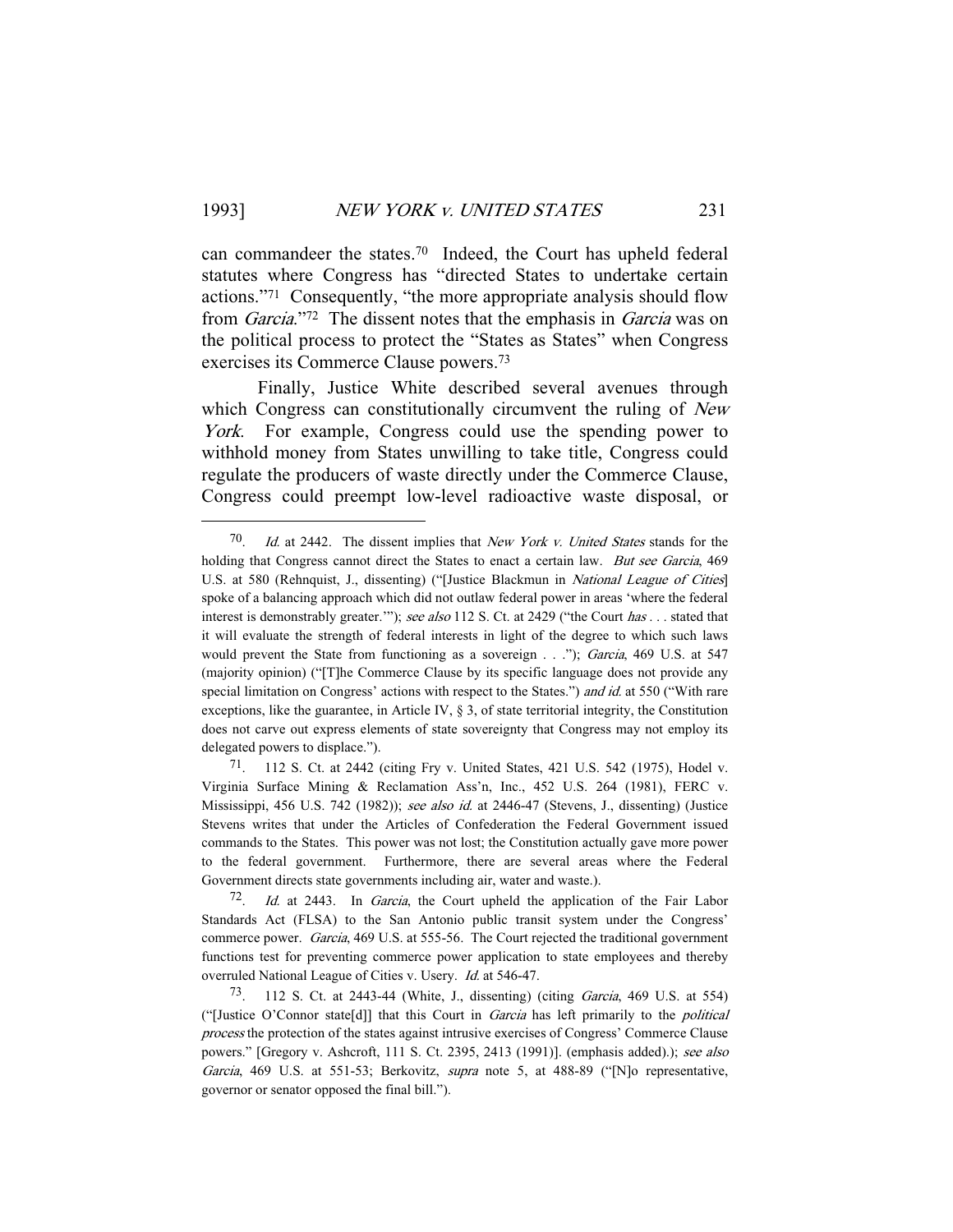Congress could allow waste generators to sue states for not meeting the program deadlines.74

#### III. ANALYSIS OF THE DECISION

 While the Court's decision prevents the federal government from commandeering the States, the Court also reduces the importance and limits the scope of public policy arguments for those federal actions which are sufficiently important to allow the federal government to commandeer the states. Since Justice O'Connor based her opinion mainly on cases that relied on National League of Cities v. Usery,75 the Court implicitly reduces the impact and extent of Garcia v. San Antonio Metro. Transit Auth.<sup>76</sup> On a practical level, the decision puts the responsibility for waste disposal on generators and exacerbates the problems of newly sited non-compact states.

 The Court strikes a blow to the overriding federal policy interest.77 Instead of upholding a joint state and federal solution to a serious national problem, it relied on arguments by the constitutional Framers to cripple the public policy rationale behind the solution. While the Framers' intent is important in determining a law's constitutionality, the Framers could hardly have imagined the existence of nuclear science and technology, much less recognize its potential dangers and interstate problems.78

 Since public policy issues that concern the states and the nation are best represented and resolved in the political process which "ensures that laws that unduly burden the States will not be promulgated,"79 an analysis under Garcia seems appropriate. Certain federal directives to states are allowed if they are the product of the

<sup>74. 112</sup> S. Ct. at 2445.

<sup>75. 426</sup> U.S. 833 (1976).

<sup>76. 469</sup> U.S. 528 (1985). However, in New York, the Court expressly declined to revisit Garcia. 112 S. Ct. at 2420.

<sup>77. 112</sup> S. Ct. at 2429.

<sup>78.</sup> For example, New York produces 55,000 cubic feet of low-level waste a year. While most waste comes from nuclear power plants (e.g. contaminated tools, protective clothing, etc.) a portion comes from nuclear medicinal care and nuclear research. Greenberger, supra note 19.

<sup>79.</sup> Garcia, 469 U.S. at 556.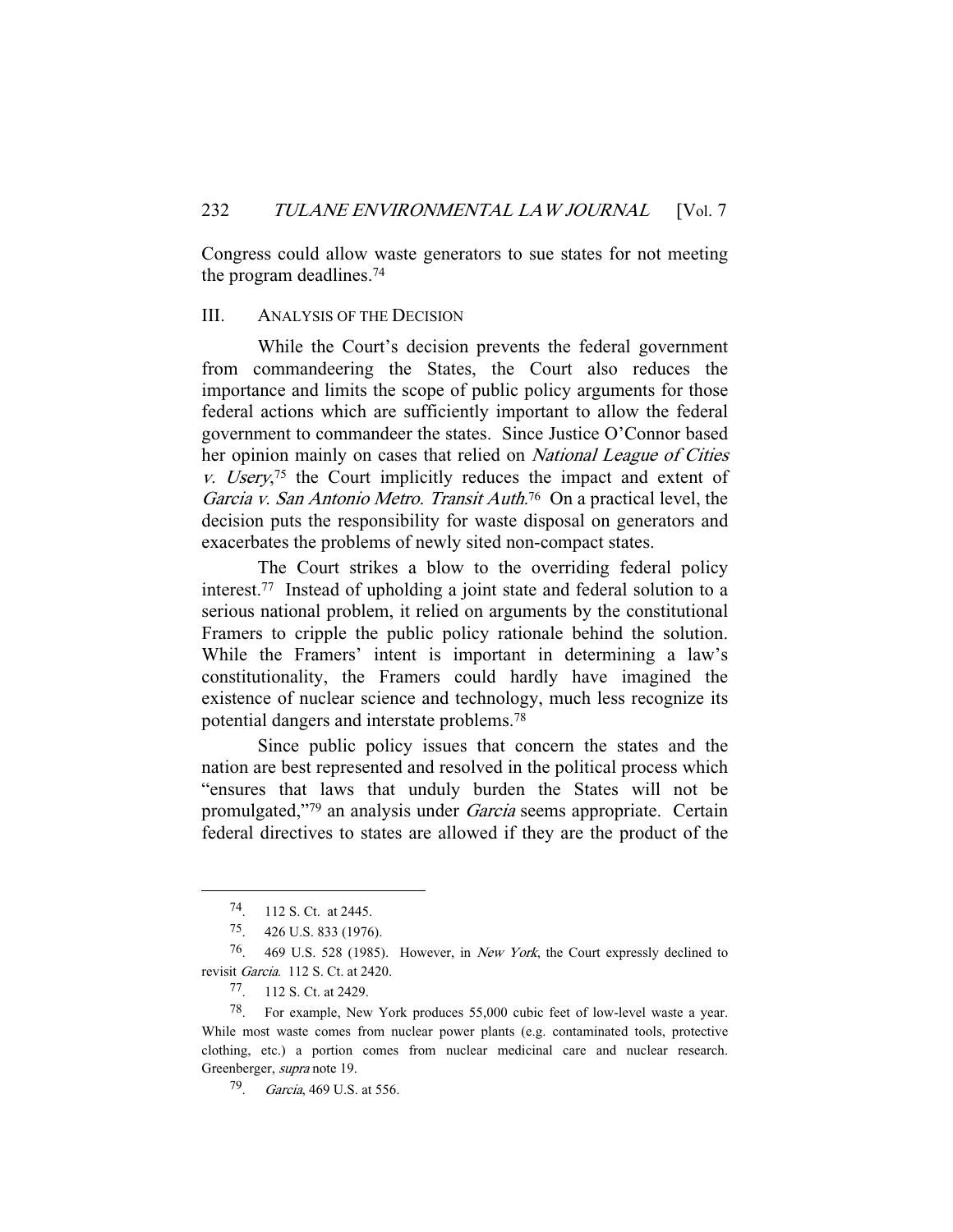political process.80 Even the dissent in Garcia admits that the test in National League of Cities "did not outlaw federal power in areas 'where the federal interest is demonstrably greater'" than the state interest.81

 The Court leaves unanswered the question of what is a sufficiently important federal interest if low-level radioactive waste is insufficient. The answer to this question is important for the resolution of many environmental problems, especially those that involve interstate hazards and concerns equally as important and controversial as low-level radioactive waste.82

With their narrow reading of *Garcia*<sup>83</sup> some members of the Court may be trying to make good on their promises to eventually

 $80$ . The Court in *FERC* points out that the state courts have always been recognized as a "coequal part of the State's sovereign decision-making apparatus." FERC v. Mississippi, 456 U.S. 742, 763 n. 27 (citing Bates v. State Bar of Arizona, 433 U.S. 350, 360 (1977). Thus, if the federal government can direct the State courts, it can also direct the legislative and executive branches of the state. Id. In Washington v. Washington State Commercial Fishing Vessel Ass'n, 443 U.S. 658, 695 (1979), the Court unambiguously held that federal law could impose an affirmative obligation on state officials to prepare administrative regulations. Under such an analysis States could be directed to implement the regulations of the 1985 Amendments. Therefore, even if it is assumed that the take title provision is unconstitutional, although the majority in *New York* does not cite any sources in this section of its opinion, the required implementation of federal directives may be constitutional under the direction of state government argument noted in FERC, in addition to the political process argument of Garcia. 469 U.S. at 551-53. This would be reinforced by the public policy argument of Justice White in New York. 112 S. Ct. at 2435-38 (White, J., dissenting); compare id. at 2429.

 $81.$  Garcia, 469 U.S. at 580 (Rehnquist, J., dissenting); see also id. at 562 (Powell, J., dissenting); *Hodel* was also interpreted to find that there are situations in which the federal interest justifies state submission. FERC, 456 U.S. at 763 n. 28 (citing Hodel, 452 U.S. at 288 n.29).

<sup>82.</sup> At least one author sees LLRWPA as a model for hazardous waste disposal. Jonathan R. Stone, Supremacy and Commerce Clause Issues Regarding State Hazardous Waste Import Bans, 15 COLUM. J. ENVTL. L. 1, 29-30 (1990). The Compact Clause in the context of the LLRWPA is discussed by Prochaska, supra note 28.

A brief history and more background on the Compact Clause as well as its applicability especially to the Great Lakes is found in J. David Prince, *State Control of Great Lakes Water* Diversion, 16 WM. MITCHELL L. REV. 107, 156-68 (Winter 1990); see also Dale D. Goble, The Compact Clause and Transboundary Problems: "A Federal Remedy for the Disease Most Incident to a Federal Government," 17 ENVTL. L. 785 (Summer 1987).

<sup>83. 112</sup> S. Ct. at 2420.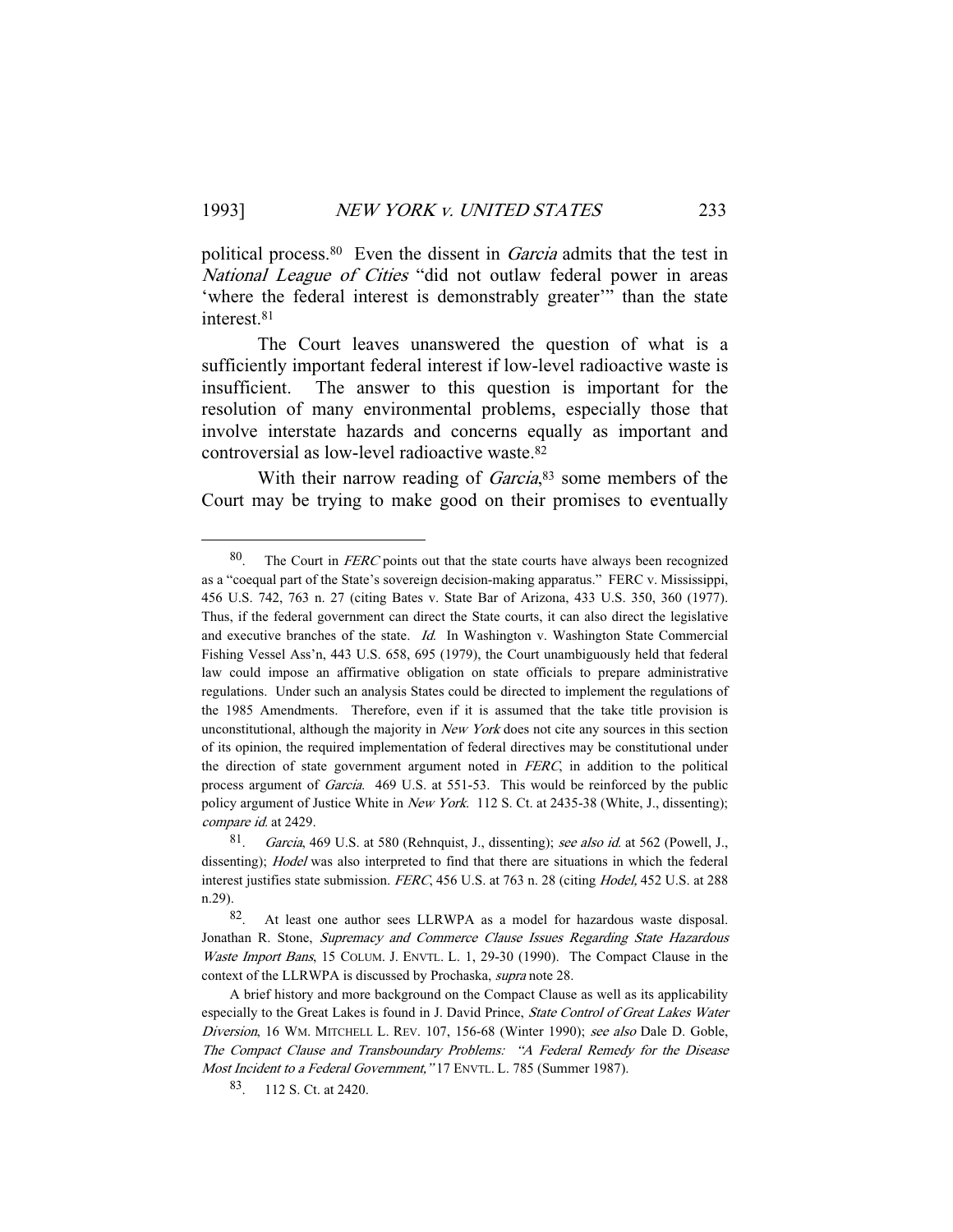overturn Garcia.<sup>84</sup> Justice O'Connor's reliance on *Hodel* and *FERC*, which were both decided after National League of Cities, but before Garcia, provides additional evidence of this tendency.<sup>85</sup> If this trend continues, then the Court may be returning to the "traditional governmental function" standard of National League of Cities<sup>86</sup> for purposes of determining state immunity under the Commerce Clause.87 This direction would result in two strains of cases. One strain would be based on the progenies of National League of Cities, such as *Hodel, FERC*, and perhaps *New York*. The other would rest on Garcia, but construe it very narrowly, applying it only to legislation applicable to both private parties and states.<sup>88</sup>

 Even a narrow reading of Garcia, however, may make it applicable to the issues raised in New York. The invalidated take title provision applies to private parties and states—the State is only required to take possession "upon the request of the generator."89 This places the duty of action first on the waste generator, who may then trigger the State's duty to act.

 Finally, by removing the take title provision the Court removed from that legislation its strongest incentive for compliance. While there are several remedies available to Congress to "shore up" the 1985 Amendments,  $90$  it may now be plagued by the same problems as its predecessor: inability to enforce the law, delays in compliance and lack of adequate sites.<sup>91</sup>

-

90. 112 S. Ct. at 2445 (White, J., dissenting).

<sup>84.</sup> See 469 U.S. at 580 (Rehnquist, J., dissenting); 469 U.S. at 589 (O'Connor, J., dissenting).

<sup>&</sup>lt;sup>85</sup>. *Hodel* was decided in 1981, *FERC* in 1982, and *Garcia* in 1985. The majority in New York distinguished Garcia on the grounds that it "concerns the circumstances under which the Congress may use the States as implements of regulation." 112 S. Ct. at 2420.

<sup>86. 426</sup> U.S. 833, 852 (1976), overruled by Garcia v. San Antonio Metro. Transit Auth., 469 U.S. 528 (1985).

<sup>87.</sup> Garcia, 469 U.S. at 530.

<sup>88. 112</sup> S. Ct. 2420 ("[New York] is not a case in which Congress has subjected a state to the same legislation applicable to private parties." (citing FERC v. Mississippi, 456 U.S. 742, 758-59 (1982)).

<sup>89. 42</sup> U.S.C. 2021e(d)(2)(C)(i) (1988).

<sup>91.</sup> Berkovitz, *supra* note 5, at 445-47; see also Greenberger, *supra* note 19 (absence of take title provision may cause foot dragging in siting and an increase in fees for activities involving nuclear technology); see, e.g., Inside Washington: Switching Compacts, 130 No. 3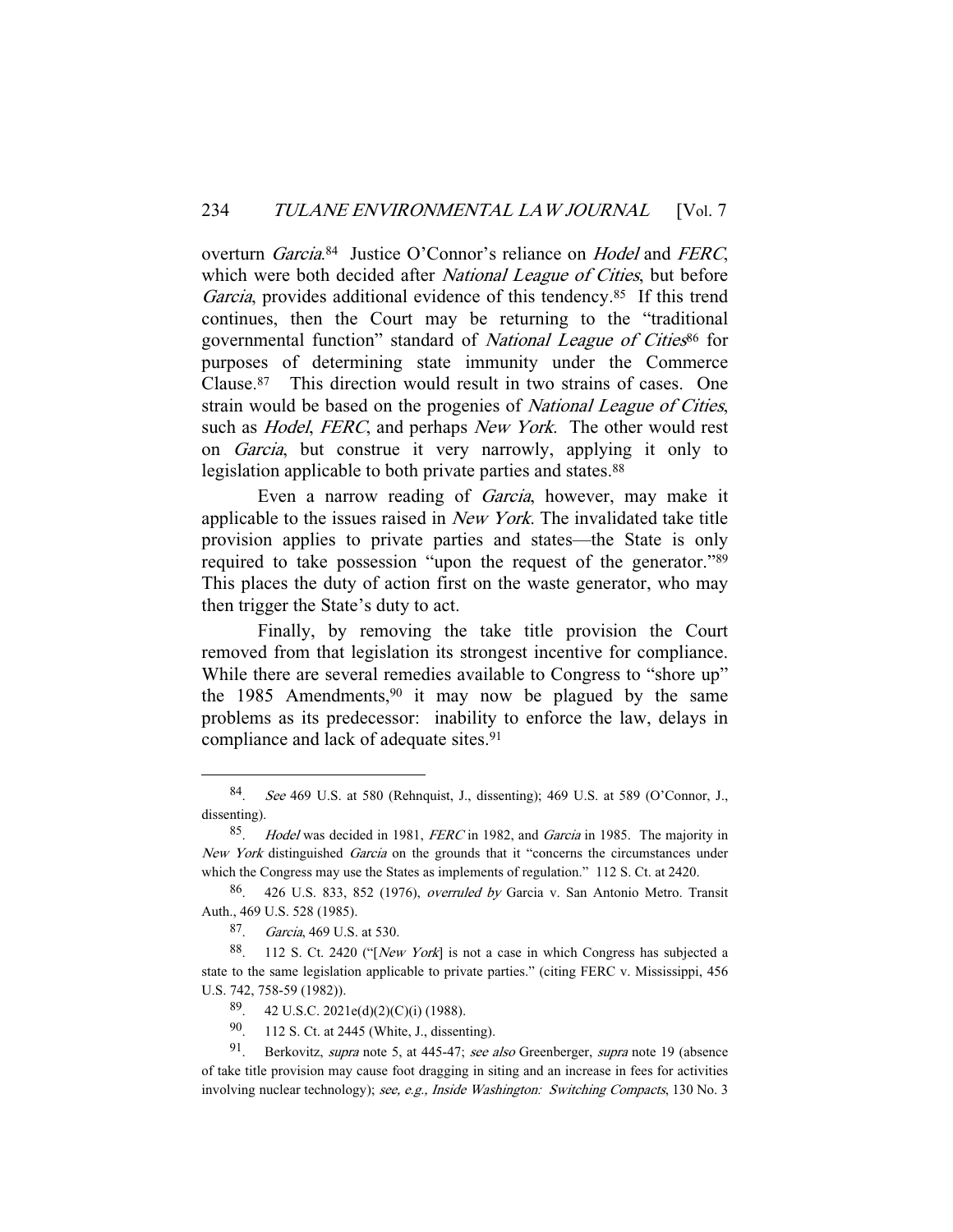Further, if a State does not join a compact or does not have its own site, other compacts can exclude its waste. Currently, however, the government cannot take action against that state to enforce compliance.92 The burden of waste disposal is carried by the generators.93 In unsited, non-compact states, generators can no longer legally dispose of their waste. The generators may then be tempted to dispose of the waste illegally.94 Illegal disposal, if undetected, then pushes the responsibility of waste cleaning back on the state. Alternatively, the generator could export the waste to a newly sited, non-compact state.<sup>95</sup> Since newly sited compacts can exclude waste,<sup>96</sup> while "go-it-alone" states cannot,<sup>97</sup> the latter must accept the

<sup>93</sup>. Greenberger, *supra* note 19 ("Gov. Mario Cuomo said that the court's decision . . . affirms . . . that those who create . . . waste will have to take the responsibility for disposing of it"; Cuomo also said that "the decision should help the process . . . [because] states and utilities might form partnerships to provide storage space" for the smaller waste producers.).

 $94$ . However, if the culprit can be identified, LLRW may be a hazardous substance under the Comprehensive Environmental Response, Compensation and Liability Act (CERCLA), 42 U.S.C. §§ 9601-9675 (1988). If nuclear substances are mixed with hazardous substances they clearly fall under Resource Conservation and Recovery Act's (RCRA) mixture rule, 40 C.F.R. 261, and thus under CERCLA  $\S$  101(14). Resource Conservation and Recovery Act, 42 U.S.C. §§ 6901-6992(k) (1988). See also 58 Fed. Reg. 7265 (1993) (140,000 cubic feet of mixed waste generated in 1990).

95. See New York, 112 S. Ct. at 2440 (White, J., dissenting) The problems of sited non-compact states was analyzed by L. David Condon, The Never Ending Story: Low-Level Waste and the Exclusionary Authority of Non-Compacting States, 30 NAT. RESOURCES J. 65 (Winter 1990).

96. 42 U.S.C. § 2021e(e)(2)(A)(ii) (1988).

1

97. City of Philadelphia v. New Jersey, 437 U.S. 617, 626-27; see also Condon, supra note 95, at 76. The underlying assumption in this discussion is that the state is not a market participant and is licensing the facility to a private operator. See Prochaska, supra note 28, at 396-400 (discussing application of the Commerce Clause's market participant doctrine in the context of the 1985 Amendments).

Fortnight 26 (Public Utilities Fortnightly) Aug. 1, 1992; but see Greenberger, supra note 19 ("most siting commission and industry officials remained optimistic about the long-term future of their siting processes . . . . [T]he decision 'doesn't change the basic principle of federal law that gives states responsibility for disposing of low-level radioactive waste produced within their borders.'" (quoting Phillip Bayne, President of the U.S. Council on Energy Awareness)).

 $92$ . One option is to allow generators, who now have the burden, to sue their states. See New York, 112 S. Ct. at 2445 (citing Wilder v. Virginia Hospital Ass'n, 496 U.S. 498 (1990), Suter v. Artist M, 503 U.S. \_\_, 112 S. Ct. 1360 (1992)).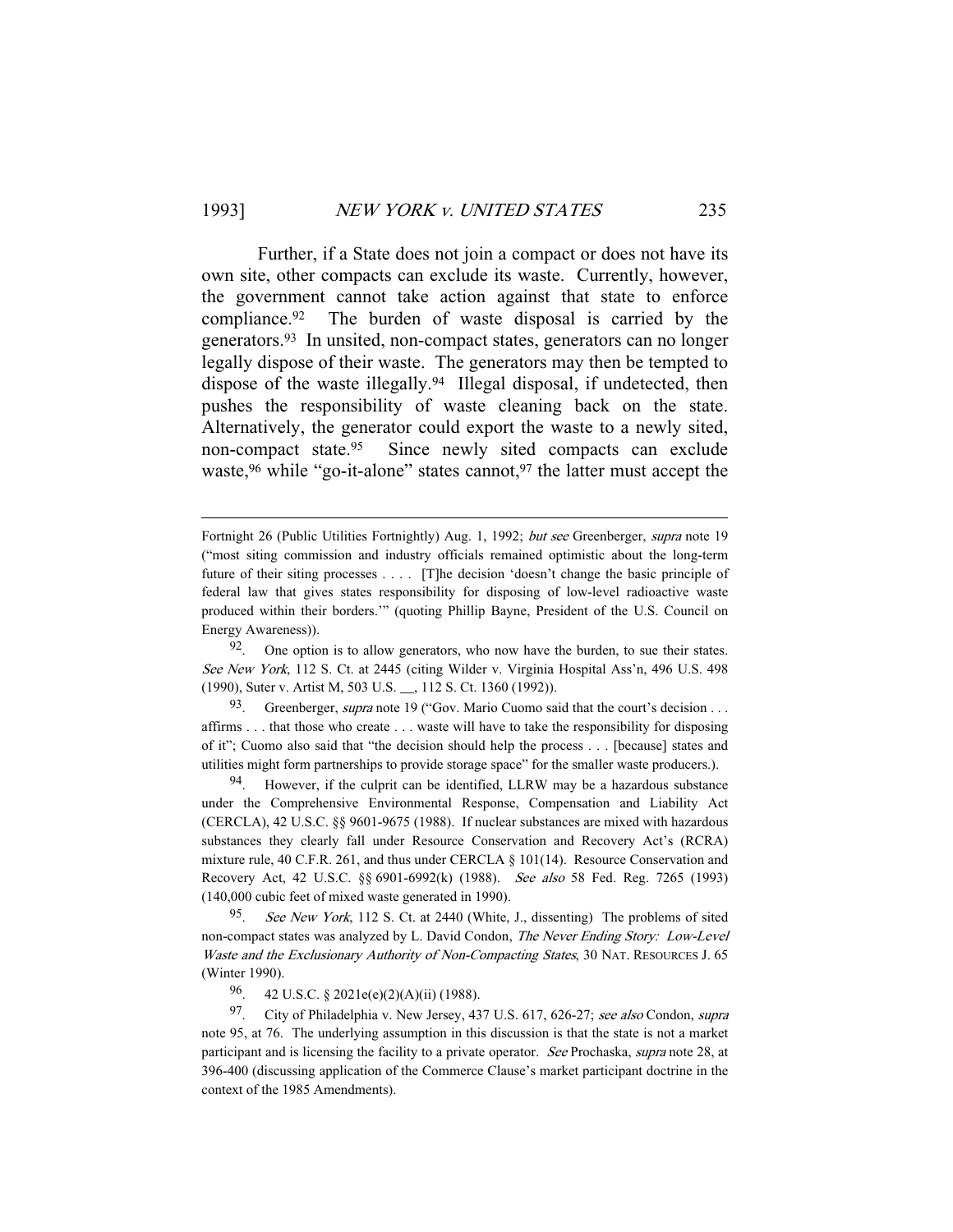waste of any state.<sup>98</sup> Ironically, the Court's holding in New York commandeers "go-it-alone" states into joining a compact or accepting waste from unsited non-compact states.<sup>99</sup> This holding discourages non-compact states from establishing disposal sites, and further thwarts the goal of the 1980 Act and the 1985 Amendments of establishing more disposal sites nationwide.100 If the Court had upheld the take title provision of the 1985 Amendments, every state would have been required to provide for its own waste after 1993. Instead, waste generators, such as nuclear power plants and hospitals, located in states that have no site or that are not part of a compact, are left to fend for themselves.

#### IV. THE IMPACT OF NEW YORK V. UNITED STATES

### A. Tenth Amendment and Federalism

-

New York v. United States establishes a new precedent for federalism and for Tenth Amendment cases. Although the Court implicitly limited *Garcia*,<sup>101</sup> recent district and circuit court decisions

<sup>98.</sup> Most of the compacts include trigger clauses. Condon, *supra* note 95, at 70-71. Under a trigger clause, if one state increases its production to more than a fixed percentage of the region, that state becomes a disposal site host. A state can avoid a trigger by exporting its excess to a sited non-compact state which has to accept the waste since it may not exclude exports. The quarantine exception to the Commerce Clause does not apply here because for it to be in effect a state would have to totally ban low-level radioactive waste in its state. See id. at 77-78.

The disadvantage to sited non-compact states is resolvable through the reasoning of the Chief Justice. In City of Philadelphia, then-Justice Rehnquist found that solid waste was noxious and would fall under the quarantine exception of the Commerce Clause. City of Philadelphia, 437 U.S. at 632 (Rehnquist, J., dissenting). If low-level radioactive waste is also quarantinable each state then has the option of excluding it.

<sup>99. 112</sup> S. Ct. at 2440 (White, J., dissenting). Indeed it becomes futile for any state to "go-it-alone" since this ultimately means that the state has to accept all waste shipped to it.

 $100$ . Berkovitz, *supra* note 5, at 438. See also Low-Level Radioactive Waste Policy Amendments Act of 1985, Pub. L. No. 99-240, 1985 U.S.C.C.A.N. (99 Stat.) 2974, 2976. (The extension of the original deadline from 1986 to 1993 under which the currently sited states (Nevada, Washington, South Carolina) agreed to accept waste was contingent on, among other reasons: "Clear progress by *other* states and compacts in development of new disposal capacity." (emphasis added)).

<sup>&</sup>lt;sup>101</sup>. See supra notes 83-88 and accompanying text.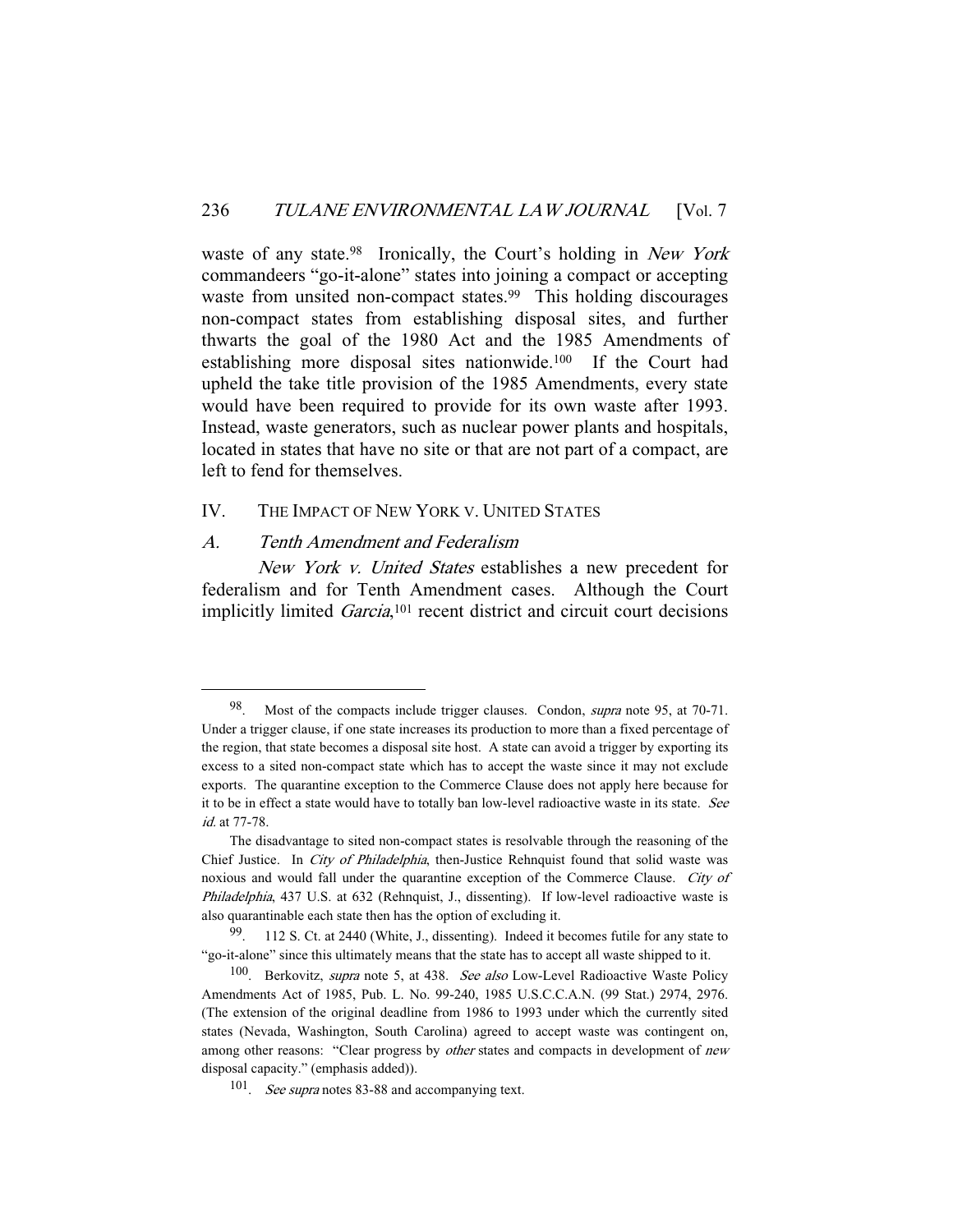-

have read *New York* in harmony with *Garcia*.<sup>102</sup> Private parties and states challenging federal statutes that arguably compel states to take certain actions have based these claims on New York.103 Scholars have argued that *New York* is the Court's most recent attempt at finding a principled law of federalism.<sup>104</sup> Commentators find New

 $102$ . Aheren v. New York, 807 F. Supp. 919 (N.D.N.Y. 1992), aff'd, Reich v. New York, 1993 U.S. App. LEXIS 21657 (finding triable issues of fact for FLSA application to New York police investigators). The District Court found that since New York had declined to revisit Garcia, Garcia is "the law of the land" for Tenth Amendment purposes. Id. at 927 (citing New York v. United States, 112 S. Ct. 2408, 2420 (1992)).

Parr v. California, 811 F. Supp. 507 (E.D. Cal. 1992) (state compliance with FLSA did not violate Tenth Amendment). The District Court stated that the Supreme Court is committed to Garcia and will not revisit it. Id. at 512. Further, New York "distinguished federal legislation applicable to both states and private parties from federal legislation forcing states to regulate in a particular way." *Id.* 

May v. Arkansas Forestry Commission, 993 F.2d 632 (8th Cir. 1993) (Forest Commission employees' request for back pay under FLSA). The court reads New York in harmony with Garcia. Id. at 636.

<sup>103.</sup> See Zych v. Unidentified, Wrecked and Abandoned Vessel, Believed to be the SB "Seabird," 811 F. Supp. 1300, 1317-21 (N.D. Ill. 1992) (Plaintiff challenged the Abandoned Shipwreck Act (ASA) as unconstitutional because it forced states to take title of sunken vessels. The court distinguished the Low-Level Radioactive Waste Policy Amendments Act of 1985 (LLRWPAA) as transferring title from an individual rather than from the United States as under the ASA and there was no penalty if the state did not follow Congress' direction in the ASA.)

Board of Natural Resources v. Brown, 992 F.2d 937 (9th Cir. 1993) (finding Forest Restoration Conservation and Shortage Relief Act unconstitutional because state was coerced into promulgating regulations for timber export ban.).

<sup>&</sup>lt;sup>104</sup>. H. Jefferson Powell, *The Oldest Question in Constitutional Law*, 79 VA. L. REV. 633 (1993). In an interesting article, Professor Powell traces the development of Justice O'Connor's federalism argument that gained the Court's approval in New York. However, Professor Powell points out that Justice O'Connor's basis in the framers' intent is misplaced and that her authorities may actually indicate the opposite of the proposition for which she cites them. Id. at 658-60. Prof. Powell then justifies Justice O'Connor's federalism on prudential grounds. See id. at 681-88.

Ann Althouse, Variations on a Theory of Normative Federalism: A Supreme Court Dialogue, 42 DUKE L.J. 979, 1013-21 (1993). Althouse contrasts federalism as developed by Justices O'Connor and Blackmun. New York's benefit is that it requires more state involvement and hence greater democracy. Id. at 1019. She also sees this case as the first case in a newly developing federalism. Id. at 1020-21.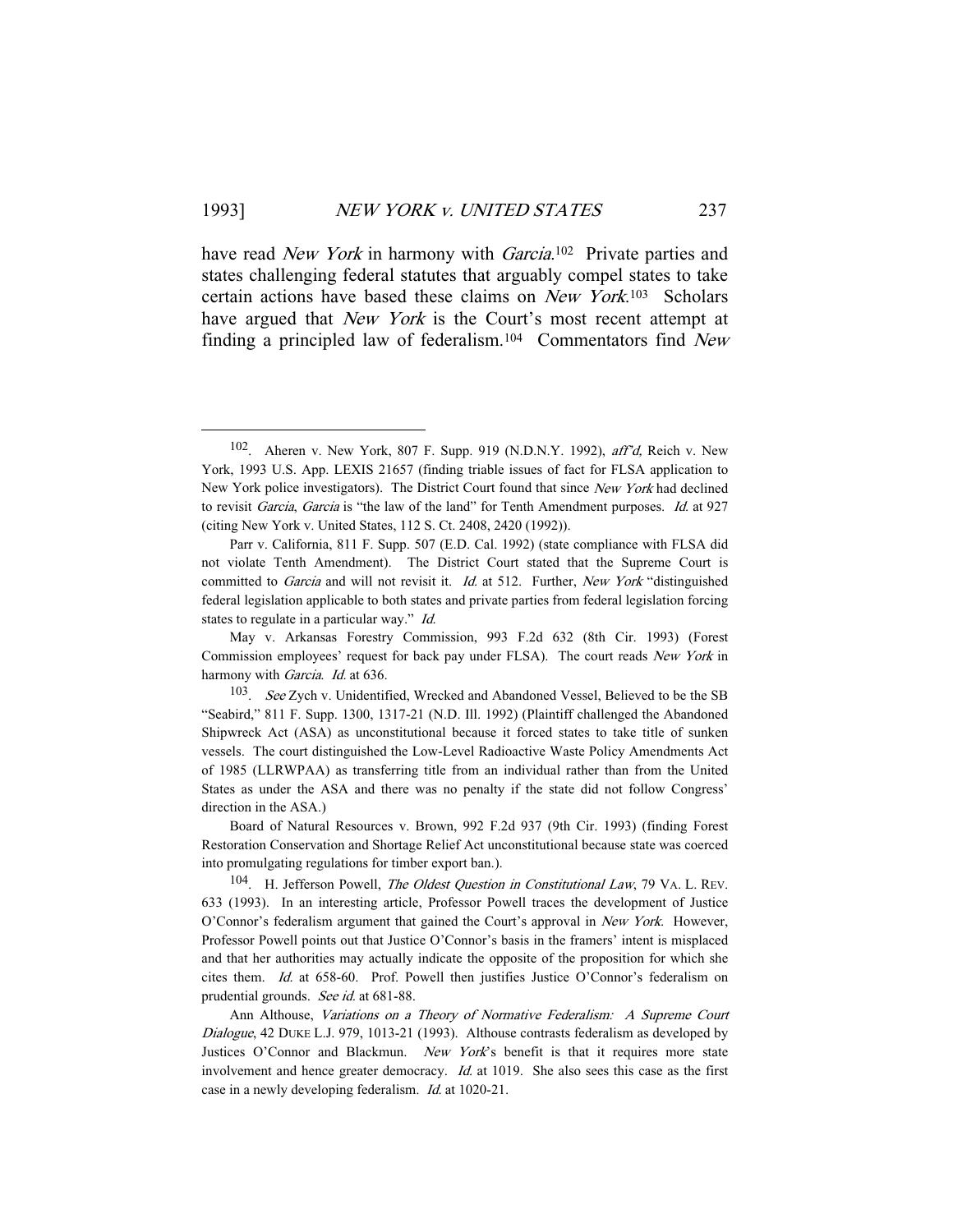York to stand for a resurgence and expansion of states' rights.<sup>105</sup> Overall, the impact of this decision on federalism and the federal government's authority over the states may be very broad.106

#### B. Environmental Law

-

The most recent application of *New York* in an environmental case is Board of Natural Resources of the State of Washington v. Brown<sup>107</sup> where the United States Court of Appeals for the Ninth Circuit, relying exclusively on New York, held the Forest Resources Conservation and Shortage Relief Act<sup>108</sup> (FRCSRA or the "Act") unconstitutional. The Court found that under the Act Washington had two options: to ban export of timber harvested on state lands, or to do nothing, in which case the state would violate its fiduciary duty in managing state land.109 The court found that the Act unconstitutionally coerced the State and therefore violated the Tenth Amendment.<sup>110</sup>

- 108. 16 U.S.C. §§ 620-620j (1990).
- 109. Board of Natural Resources, 992 F.2d at 947.

<sup>&</sup>lt;sup>105</sup>. Leading Cases, supra note 64, at 178-83 (criticizing the Court for failing to decide this case (New York) under the Guarantee Clause and explaining why that would provide a more workable result).

Scott Gardner, *Recent Decisions*, 31 DUQ. L. REV. 877 (1993) (finding support for the majority and reducing the opinion to a two-part test for federal laws under the Tenth Amendment: whether states are influenced to legislate; whether the law actually compels legislation).

John M. Lingelbach, The Tenth Amendment and the Federal Power to Direct Low-Level Radioactive Waste Disposal: New York v. United States, 26 CREIGHTON L. REV. 557 (1993) (stating that the Court departs from previous Tenth Amendment analysis and that under the previous Tenth Amendment cases the take title provision should have been upheld).

<sup>&</sup>lt;sup>106</sup>. See, e.g., Ira C. Lupu, *Constitutional Law Orbits*, 79 VA. L. REV. 1, 57-58 (New York may impact states' rights in enforcement of Religious Freedom Restoration Act and the proposed Freedom of Choice Act); see also Leading Cases, supra note 64, at 182 ("[A] broad reading of New York might wash away . . . post New-Deal precedents upholding federal regulation against state challenges.").

<sup>107. 992</sup> F.2d 937 (9th Cir. 1993).

<sup>110.</sup> Id. at 949. Although only one section of the Act was unconstitutional, the court found it not severable and therefore held the entire Act unconstitutional. Id. at 948-49.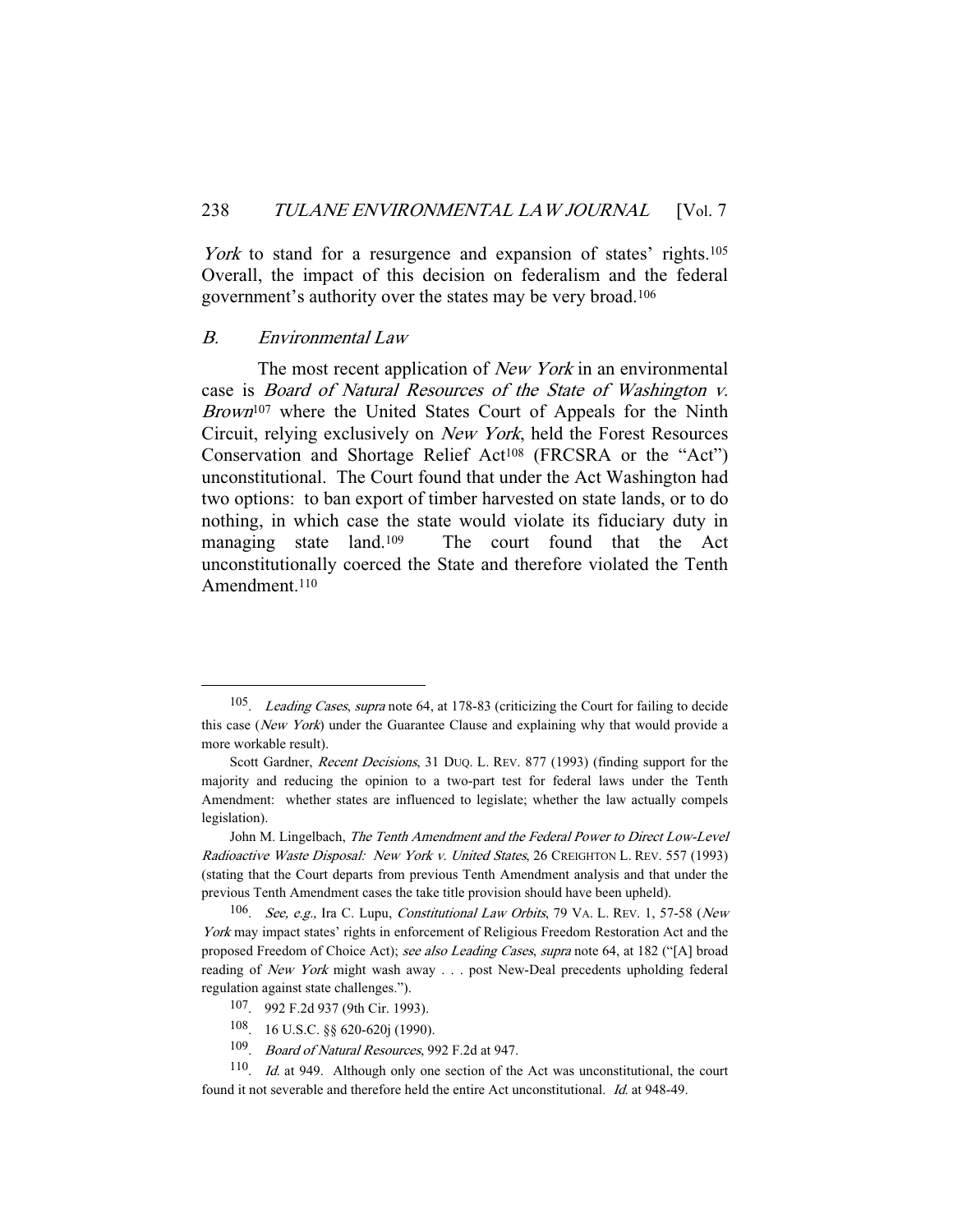-

Board of Natural Resources illustrates New York's potential impact on statutes requiring state action.<sup>111</sup> In light of the Ninth Circuit's decision, Congress will have to be extremely careful in delegating responsibilities to the states.112 Permissibility of delegation may depend on who the statute regulates and whether it contains penalty provisions. For example, the Emergency Planning and Community Right-to-Know Act<sup>113</sup> (EPCRTKA) has as its goals to provide information on hazardous chemicals to the public and to use the information to develop local action plans in case of a release.114 The two mechanisms for achieving these goals are local emergency planning boards and reporting requirements for facilities.115 Section 301 of the EPCRTKA states that "the Governor of each State shall appoint a State emergency response commission . . . . If the Governor of any State does not designate a State emergency response commission . . . the Governor shall operate as the State emergency response commission."116

 Arguably, the Governor, as head of the executive branch of state government, is "the state" for purposes of executing the laws.<sup>117</sup>

<sup>111.</sup> See also Leading Cases, supra note 64, at 182 n.67 ("The reasoning in New York could readily lend itself to increased judicial scrutiny of congressional enactments on federalism grounds.").

<sup>112.</sup> For example, the Clean Air Act requires states to develop State Implementation Plans (SIPs), 42 U.S.C.  $\S$  7410 (CAA  $\S$  110). If a state fails to promulgate a SIP, CAA § 110(c) requires EPA to develop a Federal Implementation Plan (FIP). In essence, EPA would administer the entire SIP for the state, regulating the citizens rather than the state as a state. The air pollution control program has been based on regulation of individuals through the states. See ROBERT V. PERCIVAL ET AL., ENVIRONMENTAL REGULATION—LAW, SCIENCE AND POLICY 760-64 (1992).

Since regulation is *through* the states and not *of* the states, the CAA is not endangered by a Tenth Amendment challenge. See also supra note 32.

<sup>113. 42</sup> U.S.C. §§ 11001-50 (1988).

<sup>114.</sup> See generally Steven J. Christiansen & Stephen H. Urquhart, The Emergency Planning and Community Right to Know Act of 1986: Analysis and Update, 6 B.Y.U.J. PUB. L. 235, 236 (1992). EPA's enforcement of EPCRTKA has improved public information and enhanced awareness of toxic chemicals. Id. at 258-59.

<sup>115.</sup> Id. at 236.

<sup>116. 42</sup> U.S.C. § 11001(a) (1988).

<sup>117.</sup> An interesting analysis would be to determine what would have happened if the Forest Resource Conservation and Shortage Relief Act at issue in Board of Natural Resources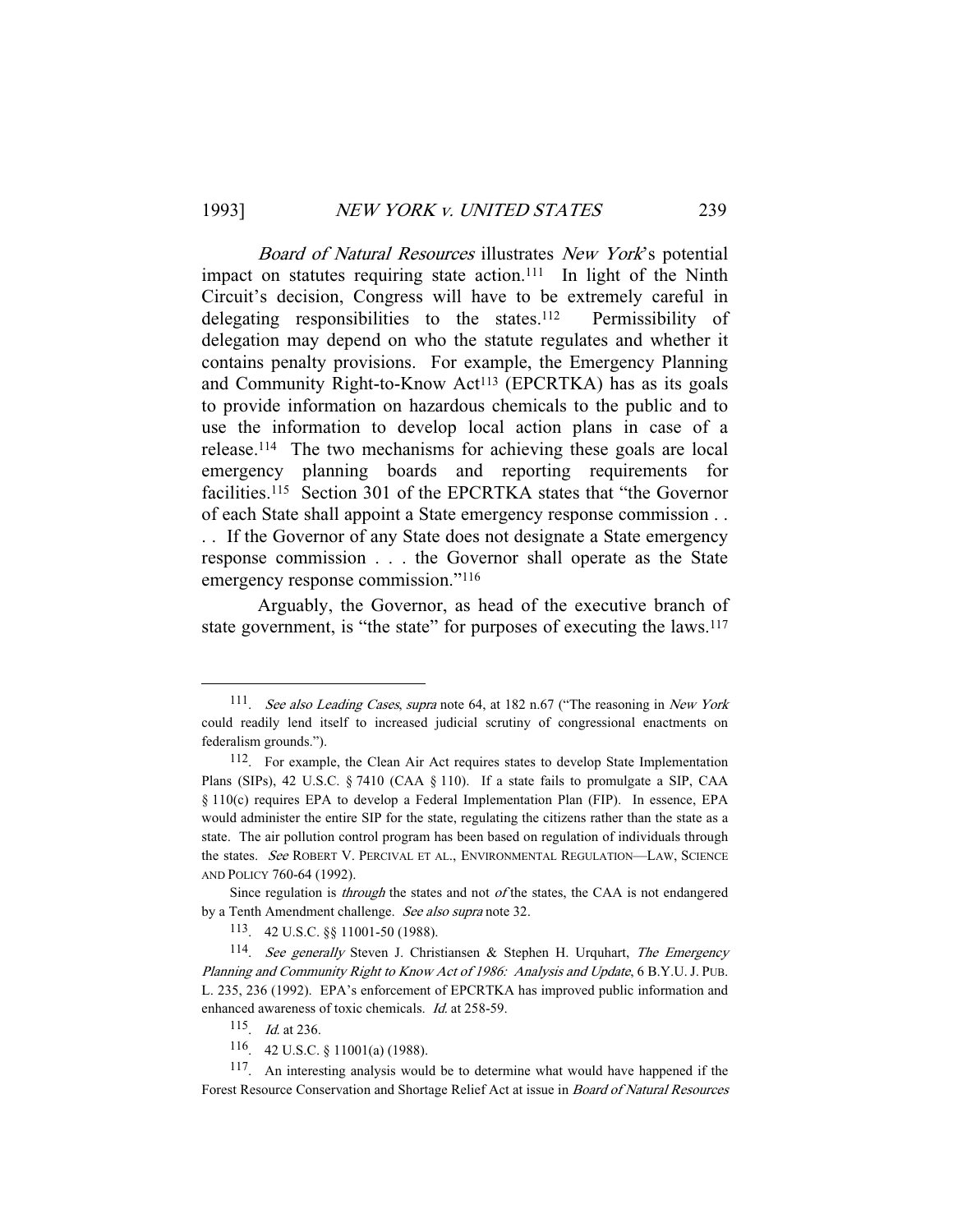According to the logic in New York and Board of Natural Resources, section 301, and potentially the EPCRTKA, are invalid because the state can only choose between appointing a commission or being the commission. FRCSRA requires the state to issue regulations implementing the export ban.<sup>118</sup> Section  $620c(d)$  explicitly requires states to promulgate regulations under the Administrative Procedure Act.<sup>119</sup> EPCRTKA requires the State planning commission to "establish procedures for receiving and processing requests from the public."120 Procedures can be interpreted as regulations, but the provision is neither as explicit nor as direct as FRCSRA. Further, unlike the LLRWPAA which required States to take title to their waste, neither the EPCRTKA nor the FRCSRA provide for penalties against the State if it fails to establish a commission or fails to set regulations, respectively.121 The invalidated section of FRCSRA, section 620c, can also be distinguished from EPCRTKA section 301 as applicable to the state, whereas EPCRTKA is aimed at regulating facilities.122

 If the Governor is not "the state," then, according to the Supreme Court's finding in FERC that "federal statutory structures" that in effect directed state decisionmakers to take or to refrain from taking certain actions" are constitutional, the statute would be valid.123 In sum, under the FERC interpretation, if Congress wanted to "coerce" states it would designate the Governor, otherwise it would designate "the state." Statutes currently in force and designating "the

1

123. FERC v. Mississippi, 456 U.S. 742, 762 (citing Fry v. United States, 421 U.S. 542 (1975); Washington v. Washington State Commercial Passenger Fishing Vessel Ass'n., 443 U.S. 658 (1979); Testa v. Katt, 330 U.S. 386, 393 (1947)). In Fry, state employees were restricted to federal wage and salary limitations; in Washington, state government was asked to implement treaty provisions; and in Testa, a state court was required to enforce federal law. None of these cases provides for an affirmative duty of a state decision-maker, with the possible exception of Washington. That case can be distinguished as dealing with a treaty requirement. See, e.g., Missouri v. Holland, 252 U.S. 416 (1920).

had referred to "the Governor" rather than "the state." Arguably, the effect would have been the same, since it is the governor or his/her designate who has to implement the laws.

<sup>118.</sup> Board of Natural Resources, 992 F.2d at 941 (citing 16 U.S.C. § 620c(d)).

<sup>119.</sup> Id. at 947.

<sup>120. 42</sup> U.S.C. § 11001 (1988).

<sup>121.</sup> See also Zych v. Unidentified, Wrecked and Abandoned Vessel, 811 F. Supp. 1300 (N.D. Ill. 1992).

<sup>122.</sup> See also supra note 112 (discussing validity of Clean Air Act).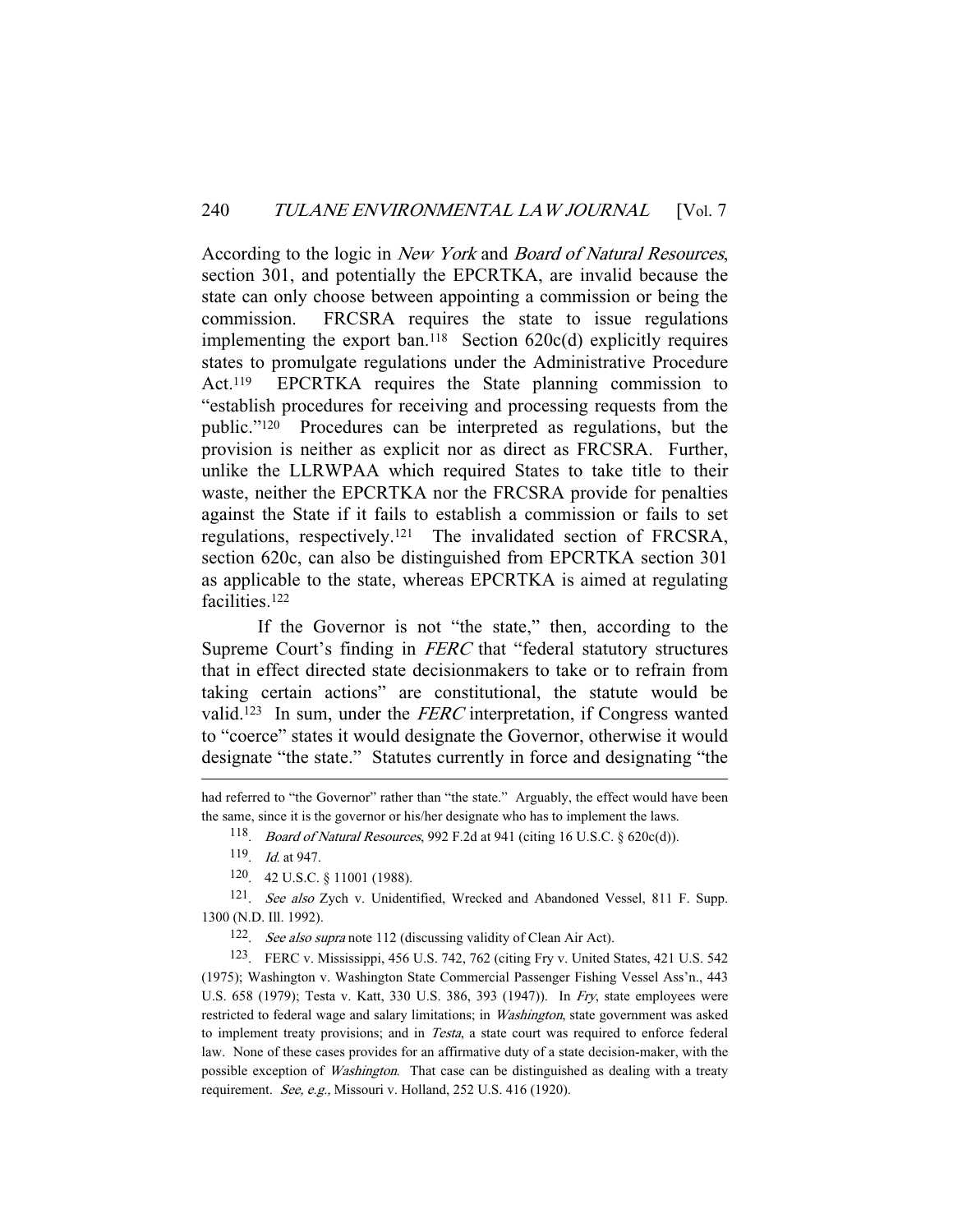state" may be more closely scrutinized in light of New York and Board of Natural Resources.

## C. Developments in LLRW Disposal Since New York v. United **States**

 The initial reaction of the nuclear industry to the Supreme Court's decision in New York v. United States was surprisingly subdued. Most public statements indicated that the decision did not severely impact the overall system since the Court's decision left the compact system intact and allowed the exclusion of waste.124 The industry believed that the compacts themselves provided for states to take title.125 Since the Court validated the compacts, the decision did not affect obligations already established between states.126 After the Supreme Court decision, the California Radioactive Materials Management Forum issued the following statement: "California's Secretary of Health and Welfare has acknowledged that if California fails to provide the needed [LLRW disposal] facilit[y] by January 1, 1993, the state will be liable for damages to users of radioactive materials in the Southwestern Compact."127 So far, no generator has requested that a state take title to its waste. Although this issue could be litigated now, industry may wait until after January 1, 1996, when the effect of Nuclear Regulatory Commission (NRC) regulations for on-site storage go into effect creating a more justiciable issue.128

 Despite Supreme Court approval of the general scheme, litigation surrounding the siting of LLRW disposal facilities is making compliance with the 1985 Amendments difficult. The development of regional waste compacts is already falling behind the congressional deadline129 and the industry expects that it will take five years for new facilities to become operational and another ten

<sup>&</sup>lt;sup>124</sup>. E. Michael Blake, *Most Feel Supreme Court Did Not Alter Situation*, NUCLEAR NEWS, Aug. 1992, at 82.

 $125$ . *Id.* 

<sup>&</sup>lt;sup>126</sup>. Id. See also 112 S. Ct. at 2447 n.3 (White, J. dissenting); Prochaska, supra note 28, at 388-91 (discussing compact law).

<sup>127.</sup> Blake, supra note 124, at 82.

<sup>128.</sup> See infra text accompanying notes 150-55.

<sup>&</sup>lt;sup>129</sup>. The Plan: At Age Two, Some Progress, NUCLEAR NEWS, Jan. 1993, at 21 (review of the Nuclear Power Oversight Committee's strategic plan for building new nuclear plants).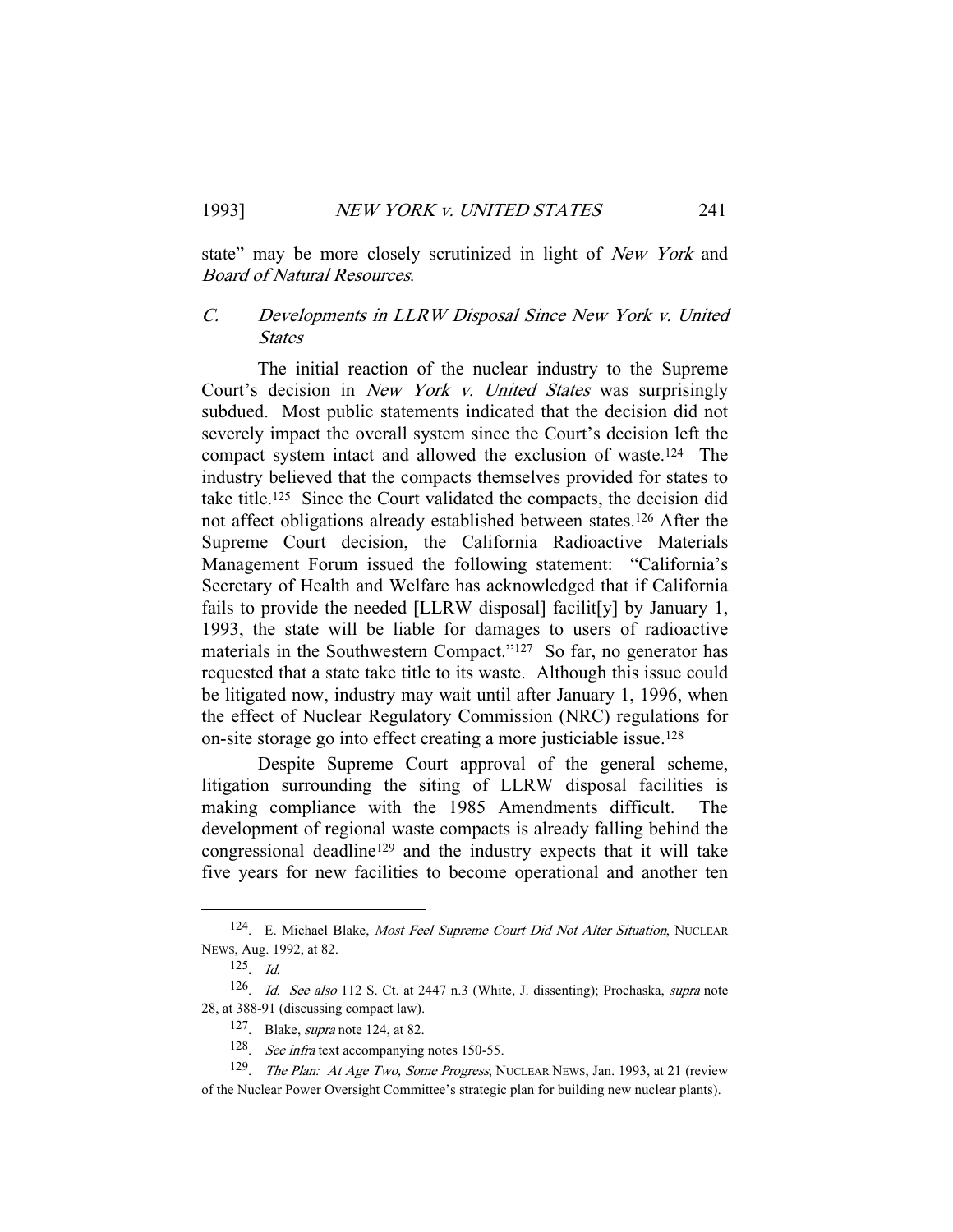years before the LLRW disposal system envisaged by the 1985 Amendments will serve the entire nation.<sup>130</sup>

 The biggest problem which states and compacts face is siting.131 Decision-makers have to deal with resistance from both communities and states and with a disproportionate amount of misunderstanding about LLRW and its risks.<sup>132</sup> Lengthy delays<sup>133</sup> through litigation and administrative procedure further frustrate the siting of new facilities. Parties opposed to LLRW disposal sites have sought to halt or delay the process by demanding additional hearings,<sup>134</sup> passing local ordinances,<sup>135</sup> demanding Environmental Impact Statements,<sup>136</sup> asserting rights to nuclear-free environment,<sup>137</sup>

-

133. Texas, for example, has been trying to site a low-level facility for 12 years. Tompkins, supra note 130, at 44.

134. The California Senate made the confirmation of the Secretary of Department of Health Services contingent on granting more hearings for the Ward Valley disposal site. The state budgeted \$2.3 million for these hearings. The court struck down these hearings as an unconstitutional act of the committee. California Radioactive Materials Management Forum v. Department of Health Services, 19 Cal. Rptr. 2d 357 (1993). If DHS decides to grant a license to U.S. Ecology to develop the site in Ward Valley, opponents hope to further delay the process at the next administrative level: since the land is owned by the federal government, transferring it to the state requires an Environmental Impact Statement (EIS) under the National Environmental Policy Act. Late News in Brief, NUCLEAR NEWS, June 1993, at 21. Opponents hope to further delay the process through the EIS. Id.

135. In Nebraska, one township containing a potential disposal site has passed an ordinance prohibiting LLRW disposal. Paul Kemezis, Compact Asks Court to Invalidate Nebraska Town's LLW Facility Ban, 33 NUCLEONICS WEEK 7 (July 16, 1992). The compact and the licensee, U.S. Ecology, have brought suit in federal court claiming that since the state cannot ban LLRW, neither can the counties. Id.

136. Michigan sued the United States to require the Nuclear Regulatory Commission (NRC) to prepare EISs on licensing regulations and all LLRW disposal sites. But the court

<sup>&</sup>lt;sup>130</sup>. Betsy Tompkins, *Frustration Abounds Concerning Disposal*, NUCLEAR NEWS, Jan. 1993, at 44.

<sup>131.</sup> See generally MARY R. ENGLISH, SITING LOW-LEVEL RADIOACTIVE WASTE DISPOSAL FACILITIES: THE PUBLIC POLICY DILEMMA (1992).

<sup>&</sup>lt;sup>132</sup>. Jorge Contreras, In the Village Square: Risk Misperception and Decisionmaking in the Regulation of Low-Level Radioactive Waste, 19 ECOLOGY L.Q. 481, 496-505. The danger of cancer from a properly operating LLRW facility is  $5 \times 10^{-6}$  compared with accidental electrocution for which the risk is  $6.3 \times 10^{-6}$ . However, the effects of LLRW are not very well known because there is not much data available. Recent data may, once analyzed, provide further information. See Patricia Kahn, A Grisly Archive of Key Cancer Data, 259 SCIENCE 448 (Jan. 22, 1993) (medical records of 450,000 former East German uranium miners may allow for a more conclusive study of impacts from low-level radiation).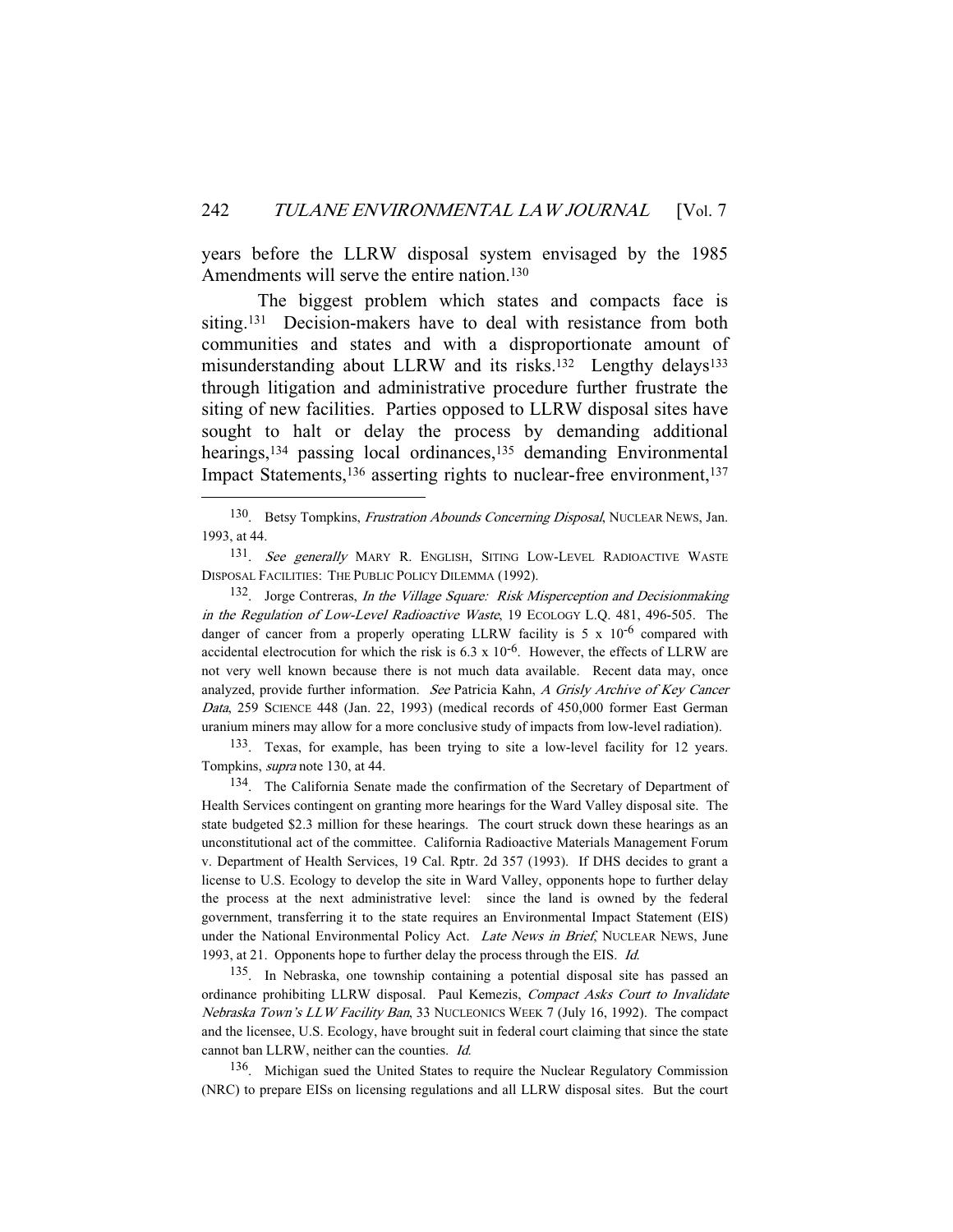and by insisting that there are already sufficient disposal facilities.<sup>138</sup> Further, new facilities are expensive.139

 Difficulties also arise for communities willing to accept disposal facilities in return for lucrative payment packages<sup>140</sup> from other forces within their state. For example, in Illinois, despite the community support for the facility,<sup>141</sup> Illinois' need for a site and 71 days of public hearings, a three-person blue ribbon panel on October 9, 1992 decided against the proposed site because an aquifer was

See also Mayerat v. Town Bd. of the Town of Ashford, 585 N.Y.S. 2d 928 (1992) (holding that an EIS was not required before the town of Ashford could pass a resolution consenting to the State of New York's choice of the town as potential site because such a statement was required before siting).

137. In Nebraska, plaintiffs sought to stop development of LLRW disposal facility claiming, inter alia, that they had a fundamental right to be free of non-natural radiation. Concerned Citizens of Nebraska v. United States Nuclear Regulatory Comm'n, 970 F.2d 421, 426 (8th Cir. 1992).

138. Opponents to the Ward Valley facility in California have argued that the nation is not running out of LLRW disposal places. Richard R. Zuercher, Lujan Pushes Federal Land Transfer for California LLW Disposal Site, 34 NUCLEONICS WEEK 1 (Jan. 7, 1993).

139. U.S. Ecology based its charges for disposal at the Richland facility on a \$11 million development cost for a new site. Zuercher, supra note 6. See also Contreras, supra note 132, at 527-28 (providing data on cost of siting).

140. For example, Chem-Nuclear Systems, Inc. (CNSI) was willing to pay, and the village was willing to accept, an annual payment of \$2.15 million for locating in Martinsville, Illinois. Richard R. Zuercher, Illinois Town Officials Affirm Support for Hosting LLW Facility, 33 NUCLEONICS WEEK 1 (June 11, 1992). CNSI also would pay a \$500,000 equivalent fee instead of real estate taxes, provide for an independent facility inspector with veto power and unlimited facility access, donate 1000 acres of land to the State of Illinois kept in natural state around the facility and build or donate an improved water supply and treatment facility capable of producing at least 1000 gallons per minute. Id.

 $141.$  Id.

held Michigan had no standing since it was neither a licensee nor involved in any siting. The Tenth Amendment challenge of this case was mooted by New York. Michigan v. United States, 994 F.2d 1197 (6th Cir. 1993).

In North Carolina, groups opposed to the siting of a facility demanded a state EIS for the pre-characterization study of two sites in North Carolina. Richmond County v. North Carolina Low-Level Radioactive Waste Management Authority, 425 S.E.2d 468 (N.C. Ct. App. 1993). (The issue regarding preparation of an EIS was moot by the time it came to court because the study was virtually completed.)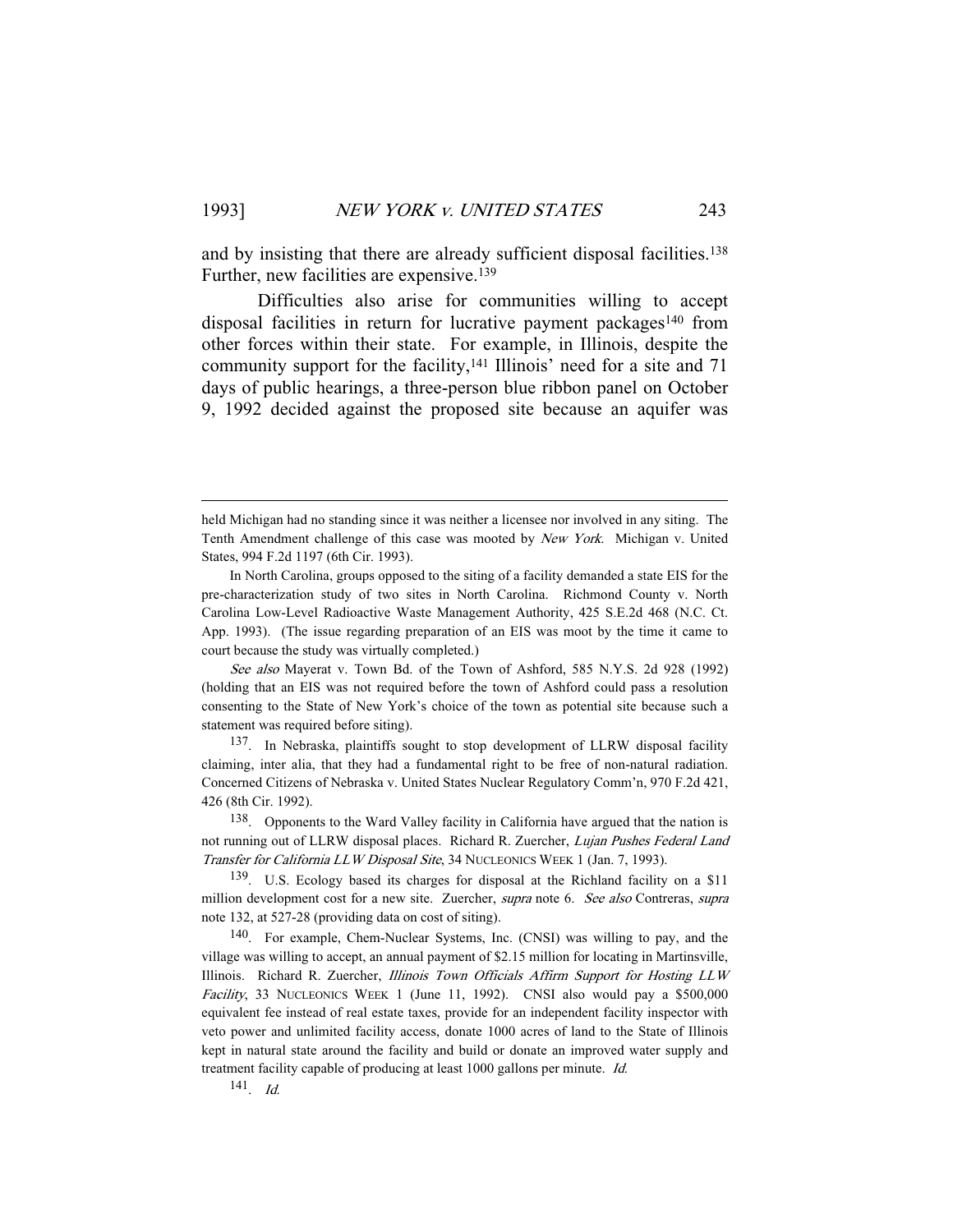discovered nearby.142 Illinois had to begin its siting process from scratch and generators in Illinois and Kentucky now have to consider long-term on-site storage, or the high costs of disposing at the Barnwell, South Carolina site.<sup>143</sup> While the Court emphasized public accountability in invalidating the take title provision,<sup>144</sup> the actual effect of its decision finds such accountability lacking—the generators face the disposal problem alone, while the states are free to avoid this thorny political issue.145

 Faced with the options of extremely expensive disposal and no disposal, on-site storage or waste reduction are viable alternatives for generators. If generators cannot properly dispose of their wastes they are likely to reduce production<sup>146</sup> or pass the higher costs of disposal on to consumers. In turn, consumers may experience, for example, less available and more expensive nuclear medicine and more expensive nuclear energy.147

 Generators may also store their waste on-site for longer periods of time. This delay may be advantageous for much of nuclear medicine on the one hand, because the short half-lives rapidly make the waste virtually non-radioactive and therefore eliminate the need to dispose of it in a special facility.148 On the other hand, longer on-site storage increases the probability of accidents.

 Recognizing that some generators "may be forced to store their LLW on-site until disposal capacity is available . . ."149 and that the development of new sites is seriously delayed, the NRC has proposed new regulations that alter on-site storage after January 1, 1996. Although NRC looks at long-time on-site storage as a last

<sup>&</sup>lt;sup>142</sup>. Richard R. Zuercher, *Illinois Back to Square One on LLW Disposal Facility* Siting, 33 NUCLEONICS WEEK 4 (Oct. 29, 1992); see also Late News in Brief, NUCLEAR NEWS, Nov. 1992, at 25.

<sup>&</sup>lt;sup>143</sup>. Richard R. Zuercher, Backers of Illinois LLW Site Say Review Panel Went Too Far, 33 NUCLEONICS WEEK 11 (Nov. 12, 1992).

<sup>144.</sup> New York v. United States, 112 S. Ct. 2408, 2432 (1992).

<sup>145.</sup> Contreras, supra note 132, at 521.

<sup>146.</sup> In a non-sited state, the costs of adequately storing LLRW or of disposal at Barnwell may be prohibitive; thus, small industrial concerns or individual physicians are considering discontinuing radioisotope use. Tompkins, supra note 130, at 44.

<sup>147.</sup> See Contreras, *supra* note 132, at 529.

<sup>148.</sup> Contreras, supra note 132, at 489.

<sup>149. 58</sup> Fed. Reg. 6730 (1993).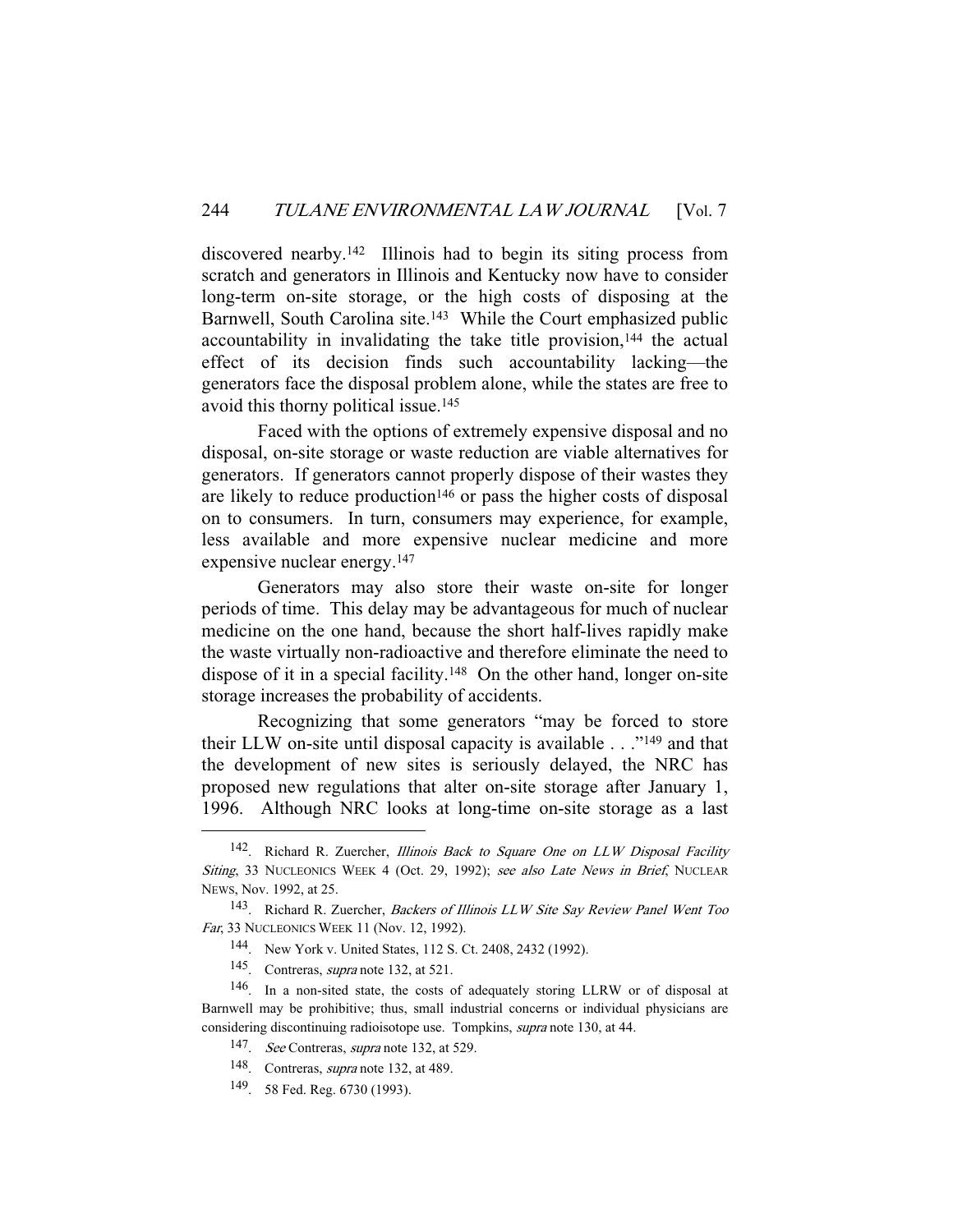resort option because such storage poses a greater threat to human health than disposal,<sup>150</sup> the generator, if it has documented that it has exhausted all other reasonably available waste management or final disposal options, may store the waste on-site.151 Industry analysts argue, however, that without the take title provision, the practical effect of the regulations may be little more than creating correspondence between generators, state agencies and disposal sites.152 The NRC could further relax these regulations, but doing so would greatly increase accident risks.<sup>153</sup>

 The quantity of generated LLRW is relatively small compared to the cost of disposal,154 and having many small sites is not economical.155 One commentator suggests, based on an Office of Technology Assessment study of 1989, that three LLRW disposal sites are sufficient to handle the entire nation's wastes.156 The amount of waste produced in 1989 was half of the amount produced in 1980.157 Much waste is already being reduced by shredding and incineration.158 Other proposed regulations allow generators to ship material to other facilities for processing and then have it shipped back to their site.159

-

- 156. Id. at 522.
- 157. Id. at 521.

158. Depending on the type of incineration procedure, LLRW volume can be reduced by factors of 30:1 to 100:1. STEWART W. LONG, UNITED STATES NUCLEAR REGULATORY COMM'N, THE INCINERATION OF LOW-LEVEL RADIOACTIVE WASTE 14-16 (1990). Although Japan and Europe do this, *id.* at 51, industry is currently rejecting LLRW incineration because it is too expensive compared to burying and because licensing is difficult and unpopular. *Id.* at ix.

159. See 10 C.F.R. 50.54; 57 Fed. Reg. 47978.

<sup>&</sup>lt;sup>150</sup>. NRC Hopes to Discourage Lengthy On-Site Storage, NUCLEAR NEWS, Mar. 1993, at 70.

<sup>151. 58</sup> Fed. Reg. 6730, 6733 (1993).

<sup>152.</sup> Id.

<sup>153.</sup> Contreras, supra note 132, at 524 n.262 ("[W]ith 100 sites, each with a 99% annual probability of avoiding an accident, the overall probability of having no accidents is 37%. If . . . each site has only a 98% chance of avoiding an accident, the annual probability of having no accident drops to only 13%.")

<sup>154.</sup> Id. at 521-23, 529.

<sup>155.</sup> Id. at 521.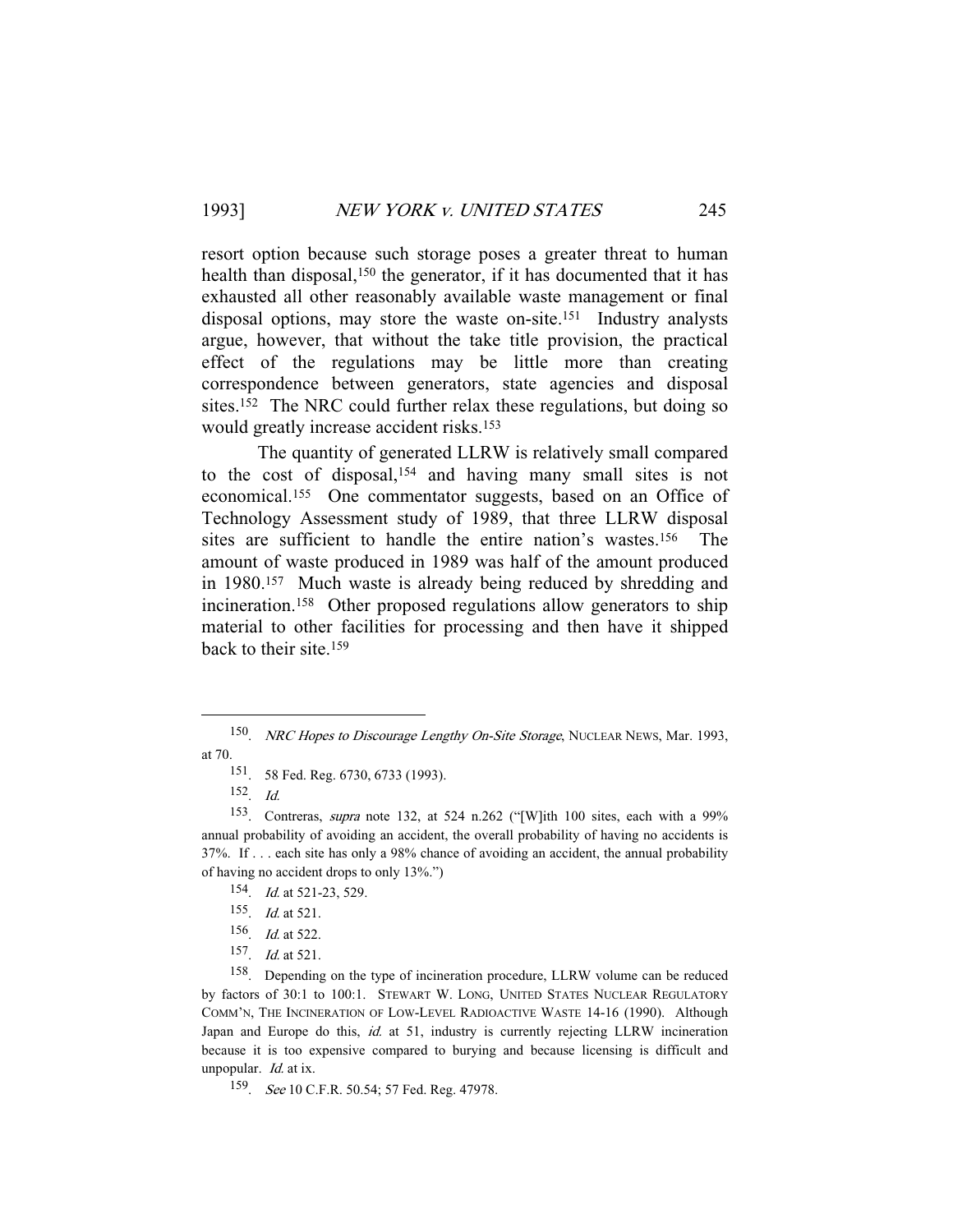As the search for new sites continues, the facility in Richland, Washington remains open to generators in the Northwest and Rocky Mountain compacts.<sup>160</sup> The Barnwell site is temporarily open to everyone, but the charges are at a minimum of  $$170$  per cubic foot<sup>161</sup> and generators must stipulate in the disposal contracts with the compact that they will continue to make efforts to develop LLRW facilities.162

 There are several possible ways to speed up the siting process for new disposal facilities through incentives: for example, (1) Congress could reauthorize the 1985 Amendments implementing the alternatives suggested by Justice White in New York;163 (2) State and federal governments could develop a new system of siting which better accounts for political, social and technical factors;<sup>164</sup> (3) the NRC could further relax its on-site storage regulations to allow more on-site storage; (4) Congress could withdraw its approval of compacts without state take title provisions;<sup>165</sup> or,  $(5)$  the NRC could invoke the emergency access provisions of the 1985 Amendments.<sup>166</sup> The means for solving the third LLRW disposal crisis are available; the question is whether Congress and the States have the political courage to act on them.

## V. CONCLUSION

-

The Court in *New York v. United States* took a step forward in reinforcing regional compacts for waste disposal and other environmental problems and strengthened Congress' conditional

<sup>&</sup>lt;sup>160</sup>. Zuercher, *supra* note 138, at 6 (The Washington State Utilities and Transportation Commission made disposal fees subject to its approval because U.S. Ecology was operating a monopoly.).

<sup>161.</sup> Zuercher, supra note 138, at 6. One of the reasons why the South Carolina legislature decided to keep the Barnwell site open was the generation of revenues. Tompkins, supra note 130, at 44.

<sup>&</sup>lt;sup>162</sup>. Richard R. Zuercher, *DOE Sets Eligibility Criteria for Rebates on LLW* Surcharges, 33 NUCLEONICS WEEK 3 (Oct. 8, 1992).

<sup>&</sup>lt;sup>163</sup>. See supra note 74 and accompanying text.

<sup>164.</sup> Contreras, supra note 132, at 541-45.

<sup>165.</sup> See 42 U.S.C. § 2021d(d) (1988) (Congress has to consent to compacts every five years). See also supra note 68; 58 Fed. Reg. 6730 (1993) (constitutionality as applied to states not invalid); Prochaska, supra note 28, at 391.

<sup>166.</sup> Contreras, supra note 132, at 542 (citing 42 U.S.C. § 2021f (1988)).